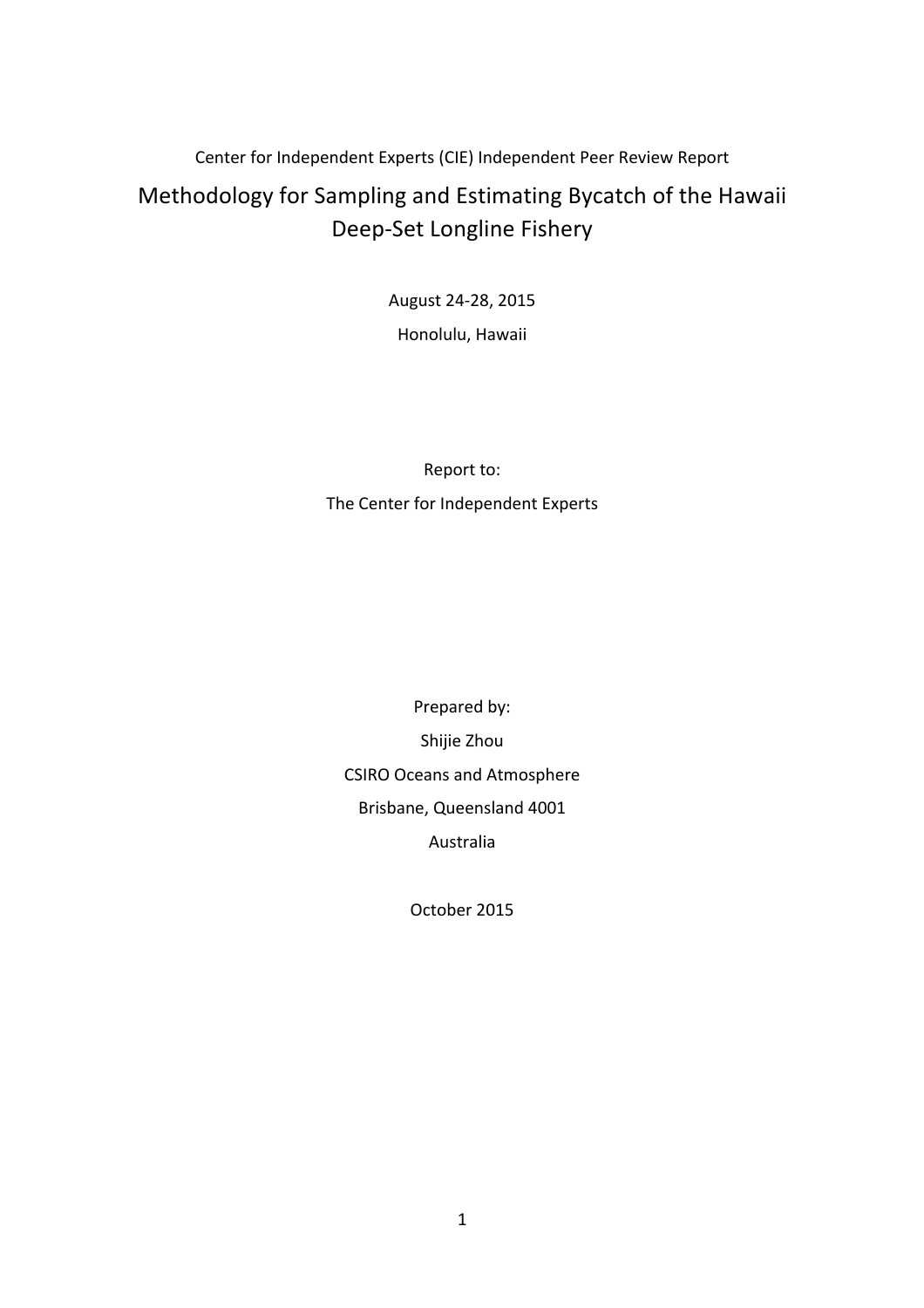# Contents

| 1. Review the sampling design used to select trips for observer placement and<br>determine if it is a preferred design for estimating bycatch considering constraints and                                                                                                     |  |  |
|-------------------------------------------------------------------------------------------------------------------------------------------------------------------------------------------------------------------------------------------------------------------------------|--|--|
| 2. Evaluate the point estimators and determine if they are good estimators given the<br>sample design, observed frequency distribution of bycatch events, and constraints 8                                                                                                   |  |  |
| 3. Evaluate the interval estimators and determine if they are good estimators given the<br>sample design, observed frequency distribution of bycatch events, and constraints10                                                                                                |  |  |
| 4. Evaluate estimators of total bycatch events resulting in a death or serious injury (DSI)<br>classification and determine if they are good estimators given the sample design,<br>observed frequency distribution of injury classifications (non-serious or DSI), and       |  |  |
| 5. Evaluate the subpopulation estimators being applied to estimate bycatch within a<br>political geographical boundary and determine if they are good estimators given the<br>sample design, reporting requirements under the MMPA, and constraints.  12                      |  |  |
| 6. Suggest future research priorities to improve methods for estimating bycatch with<br>increased efficiency given the current data structure. Suggest future research priorities<br>for improving the sampling design for the purposes of estimating bycatch, with efficient |  |  |
|                                                                                                                                                                                                                                                                               |  |  |
|                                                                                                                                                                                                                                                                               |  |  |
|                                                                                                                                                                                                                                                                               |  |  |
|                                                                                                                                                                                                                                                                               |  |  |
| Annex 1: Format and Contents of CIE Independent Peer Review Report 22                                                                                                                                                                                                         |  |  |
|                                                                                                                                                                                                                                                                               |  |  |
|                                                                                                                                                                                                                                                                               |  |  |
|                                                                                                                                                                                                                                                                               |  |  |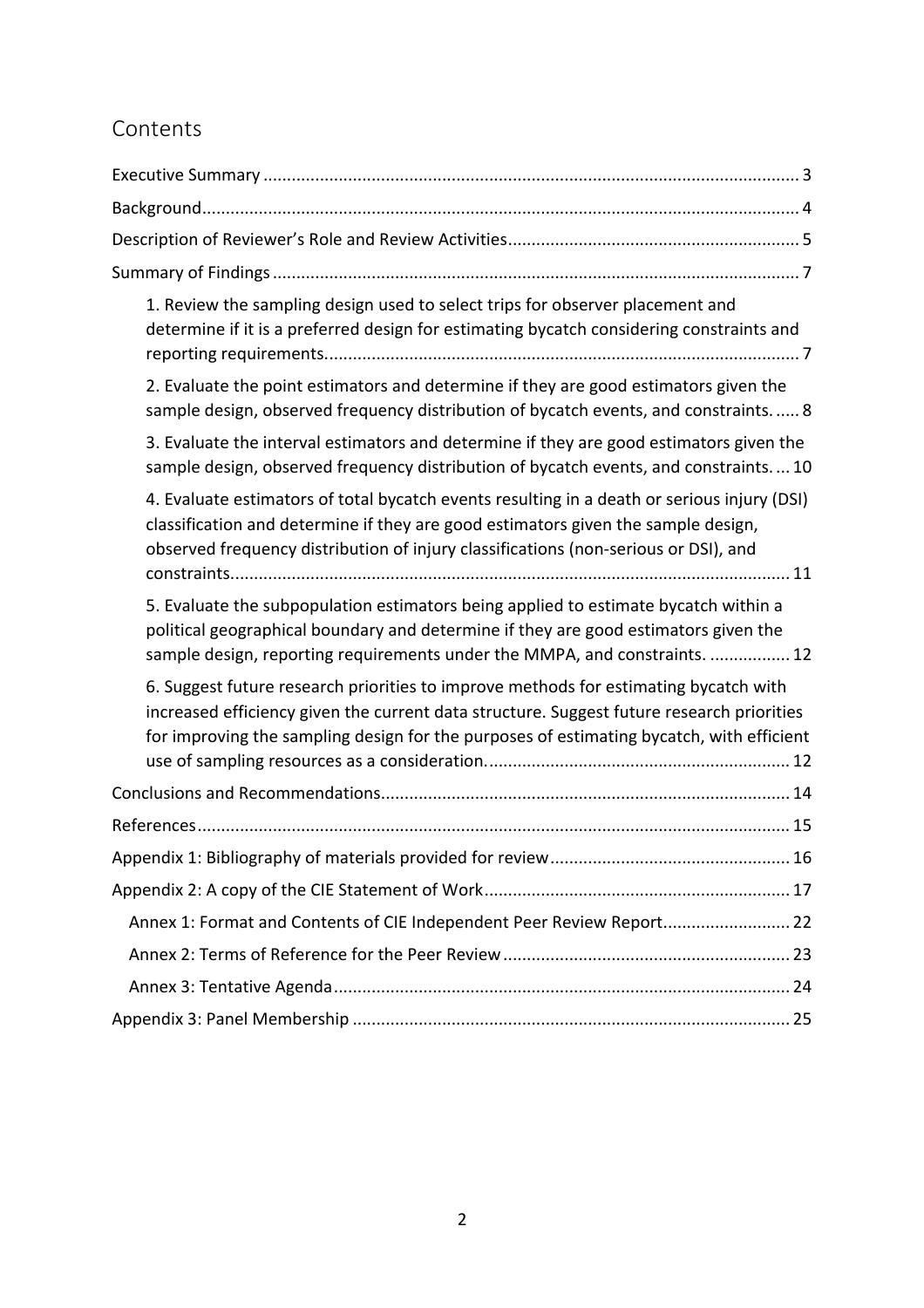# Executive Summary

Methodology for sampling and estimating bycatch of the Hawaii Deep-Set Longline Fishery was reviewed. This document reports the main findings of the methodology and recommendations for future research.

Sampling design for observer assignment in the Hawaii DSLL fishery encounters atypical situations due to many constraints. Clearly, it is challenging to design a statistically rigorous sampling plan when the size of sampling frame is undetermined, and the number of observers and their availability also fluctuate. The two-stage SYSPLUS sample is a novel and highly adaptive approach that can effectively accommodate uncontrollable constraints. The estimation comprises a large number of species, many of which are often rarely observed. The amount of work and its complexity are well recognized.

The review found that the main concerns reside in estimating bycatch, although the current methods for estimating total bycatch and intervals do not appear to have fundamental problems. The simple design-based estimators can be calculated quickly, which is an advantage and can meet the time requirement for a large number of bycatch species. However, several individual approaches seem overcomplicated. For example, the procedure for estimating inclusion probability, approximating CIs based on the finite population central limit theorem, and nonparametric bootstrap sampling, can use simple and straightforward techniques that are easier to understand and execute. This report made several specific recommendations for future research:

(1) The large number of bycatch species should be divided into two or three groups according to their observed frequency. Different group of species should use alternative estimation technique(s). Clear criteria for categorization may be developed by examining historical data and results.

(2) Post-stratification should be explored to determine optimal strategy that may minimize bias and variance. The large volume of observer data accumulated over the past decade should be used to signify less subjective selections of strata, clusters, or groups in the sample design.

(3) Developing model-based approaches should become a research priority in the future. Bayesian hierarchical models that include additional covariates are considered to be highly competent. Depending on the resource, Bayesian models can be applied to selected priority species, not necessary for all species. Simultaneously analysing data from all years and treating year and subregion as covariates allow borrowing strength from each other and facilitate the domain estimates.

(4) For data-rich species, the method based on the finite population central limit theorem and the bootstrap method may be sufficient. Simplified techniques suggested in the "summary of findings" should be considered.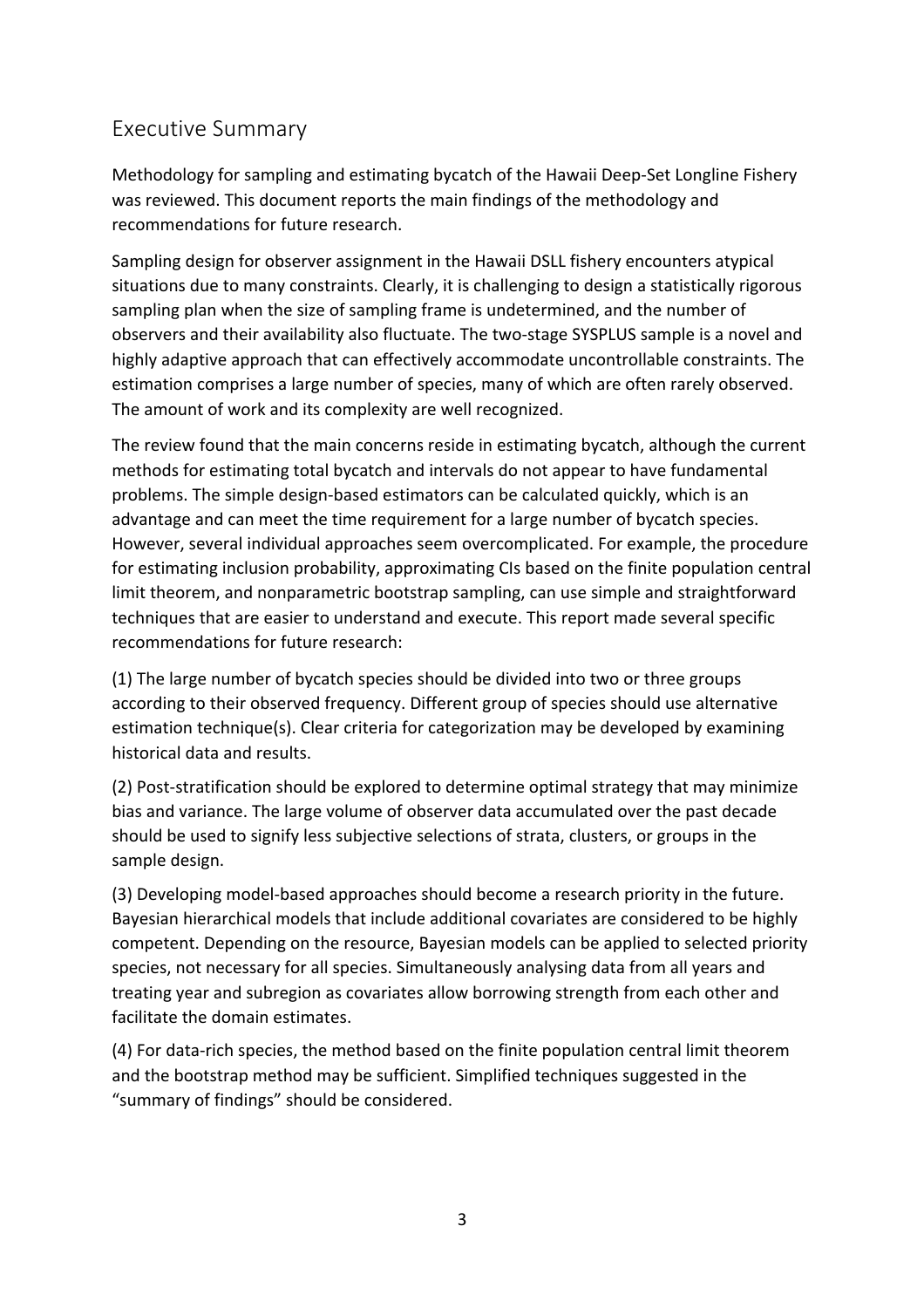# Background

The Hawaii deep-set longline (DSLL) fishery incidentally catches over a hundred bycatch species, including marine mammals, seabirds, sea turtles, elasmobranchs, and many teleosts. A sampling design has been used to collect bycatch data over the past decade, and bycatch estimates are computed based on the sampling data. This document reports on the review of the sampling design and the methods used to estimate bycatch.

Two weeks before the review meeting, I received three documents from the NMFS Project Contact:

1. Sampling the Hawaii deep-set longline fishery and point estimators of bycatch;

2. Interval estimation of annual bycatch in the Hawaii deep-set longline fishery;

3. Domain estimators for the total number of cetacean bycatch events resulting in a dead or serious injury classification.

These documents indicate that the review involves five components:  $(1)$  sampling design;  $(2)$ point estimation of total bycatch for each species; (3) uncertainty evaluation; (4) estimation of the total number of bycatch events classified as "dead or seriously injured (DSI)" among the total bycatch for each marine mammal species; and (5) estimation of DSI within subgeographical areas. These five components nicely match up with the Terms of Reference (ToR) that I received during the panel review meeting in Honolulu.

The CIE invited three independent reviewers, including myself, who all attended the review meeting. Background information regarding the Hawaii longline fishery and observer program was presented during the meeting. The project team provided detailed explanations about the methodology. Extensive discussions were exchanged between the team and the review panel. This review report results from the discussions as well as my own assessment.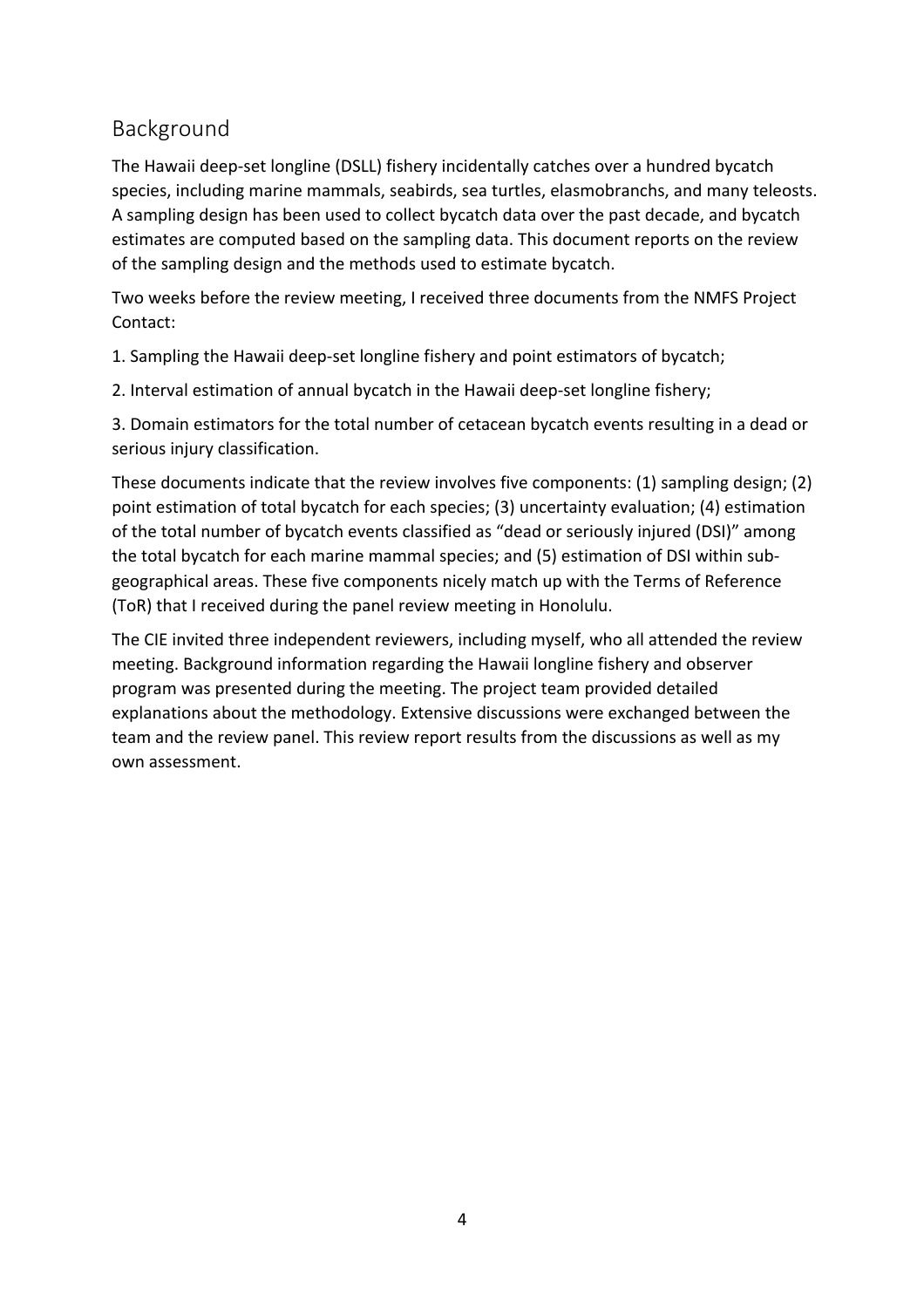# Description of Reviewer's Role and Review Activities

I read the three background documents and made many notes before travelling to the review meeting. The panel meeting was held at the University of Hawaii, in Honolulu, Hawaii, from August 24 to 28, 2015. The activities during the review meeting are briefly described as follows.

## **Monday, August 24, 2015**

Chris Boggs, NMFS Pacific Islands Fisheries Science Center, gave an introduction and provided background information about the Hawaii Longline Fishery. We learnt that the deep-set longline fishery targeted primarily tunas. Interestingly, the catch in the Hawaiibased longline fishery only comprised a small fraction of the total tuna catch in the western and central Pacific Ocean. The majority of bycatch took place in other fisheries and were not well estimated. C. Boggs also described the Terms of Reference and expectation of the outcomes from the review.

Joe Arceneaux, NMFS PIRO Observer Program, presented the "Hawaii Longline Observer Program". The program targeted 20% observer coverage each year for the deep-set longline fleet. The observer coverage rate originated from a court order rather than as determined by statistical criteria.

Marti McCracken, NMFS Pacific Islands Fisheries Science Center, then gave a detailed presentation on sampling design. Extensive discussions, questions and answers between the presenter and the panel took place during the presentation. Some additional materials, including examples of sample data in spreadsheets, were provided to the review panel.

## **Tuesday, August 25, 2015**

The second day focused on the presentation and review of the second and the third components, the point estimators and interval estimators. Again, there were extensive discussions, questions and answers between the presenter and the review panel. Graphic examples were provided for some species.

## **Wednesday, August 26, 2015**

The presentation and review of interval estimators continued. This was followed by presentation on estimators of DSI, and finally the estimators of subpopulation in each specific geographic areas. Some examples in spreadsheets were provided to the panel. As over the previous two days, the discussions, questions and answers lasted a full day.

## **Thursday, August 27, 2015**

The day was set for panel discussion and writing. The panel digested relevant information gathered over the past three days and discussed the pros and cons of the methodology used for the Hawaii deep-set longline fishery bycatch.

## **Friday, August 28, 2015**

Individual panel members presented the key findings to the NMFS Project team. Recommendations for future work were also briefly discussed. The panel had the last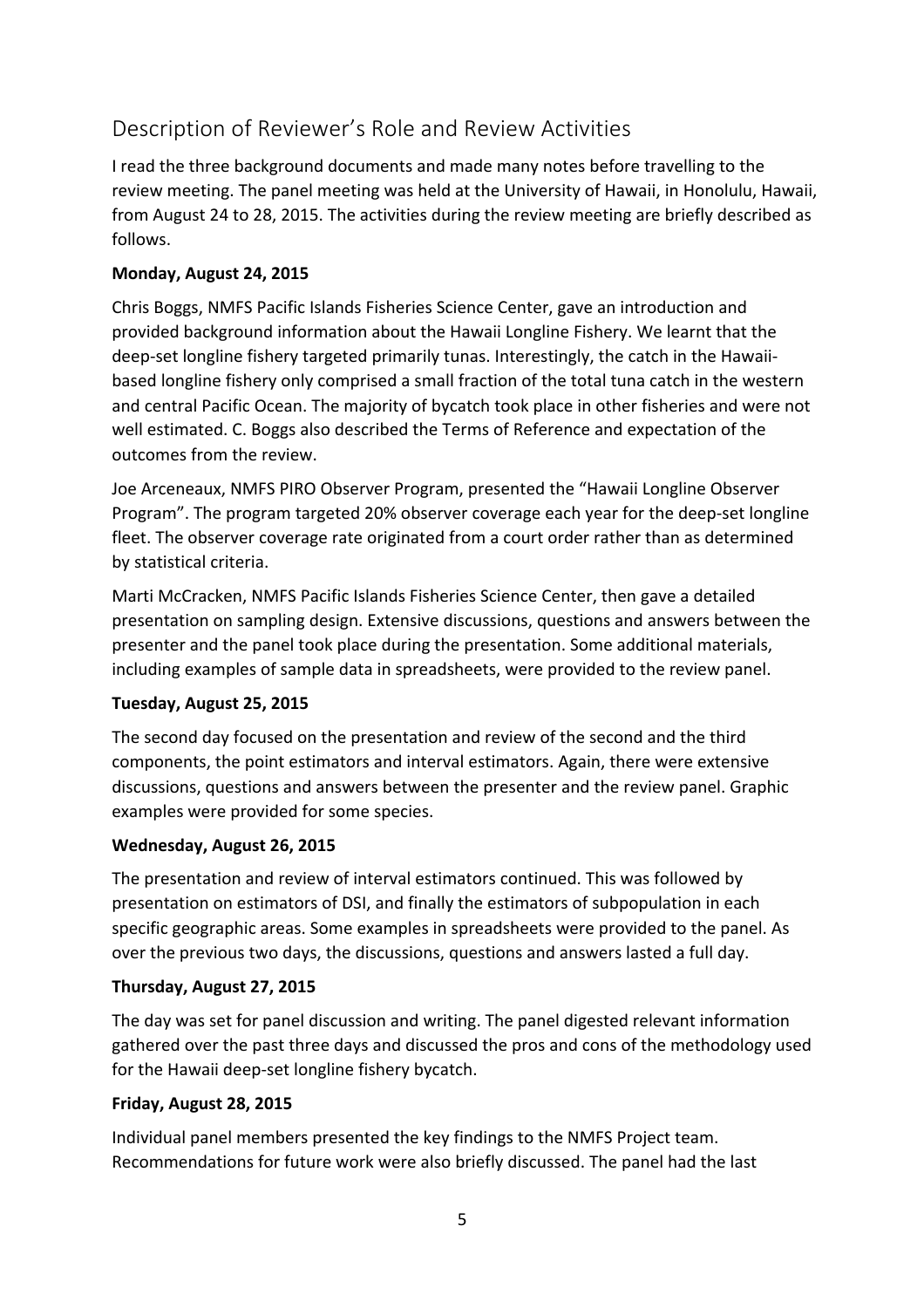opportunity to ask questions and clarify some issues in the documents and in the presentations over the last several days.

Overall, the review meeting was well organized and ran smoothly. The project scientist was very helpful in clarifying questions during the meeting. The project team was also very openminded for suggestions and recommendations. Evidently, the sampling design encompasses complex situations and the estimations involve a large number of species often with very few records. The amount of work and its complexity are quite impressive.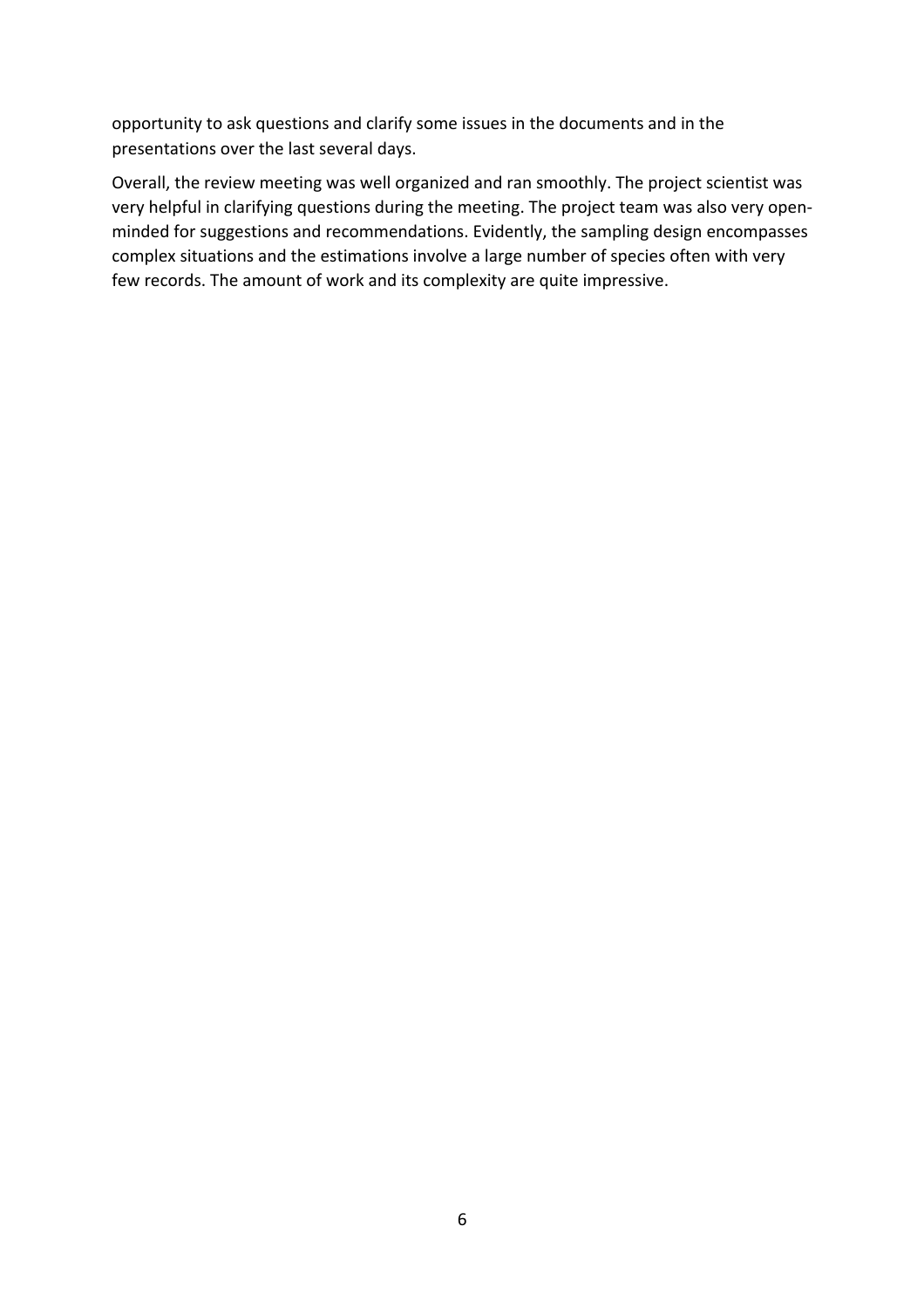# Summary of Findings

The main findings of the methodology that stemmed from the review are presented in this section. Some of these points have been discussed in the review meeting, while a few additional comments arose from further reading the documents after the meeting. Each of the ToRs is addressed as follows.

1. Review the sampling design used to select trips for observer placement and determine if it is a preferred design for estimating bycatch considering constraints and reporting requirements.

The key objective of the project under review is to estimate the total annual bycatch for each species in a relatively short time on a yearly basis. Reliable bycatch data can only come from observers and not from fishery logbooks. Statistical estimation is needed to expand the recorded bycatch by observers to the entire fleet and fishing trips. This is a complex and challenging situation because: (1) the total number of fishing trips and their distribution over time are unknown at the beginning of the year when the sampling design is required; (2) the total number of observers and their availability are unknown at the beginning of the year; (3) the sampling rate is predetermined at about 20% which is desirably to be maintained throughout the year; and (4) more than a hundred species have been caught in the fishery, and many are rare species.

With these constraints, the current two-stage probability sample design is adequate and desirable. This sampling design uses the list of notifications as sampling frame. A systematic sample is taken from the sampling frame at a sample rate less than the target (20%), which leaves a small fraction (about 5%) for the additional samples required to achieve the targeted coverage level. The remaining small fraction of samples is selected after all upcoming notifications drawn by the systematic sample have been assigned an observer and more observers are still available. This two-stage, so-called, systematic-plus (SYSPLUS) design is highly adaptive and can accommodate constrains mentioned above. Furthermore, this SYSPLUS design can be modified to allow more than one systematic sampling when the percent coverage needs to be adjusted during the year due to change in observer availability. 

Except for its advantages, I have a few comments about the design.

(1) In a sampling design, sample size is typically determined by several things, including the acceptable margin of error, confidence level, and standard deviation (Lohr, 2010; Thompson, 1992). By contrast, here the level of observer coverage is predetermined at 20%. Although it is impossible to derive one optimal sample size for many species, it would be informative to give a summary table showing the precision of the estimators for all species and see whether the fixed sampling rate at 20% could yield acceptable precision for most or key species.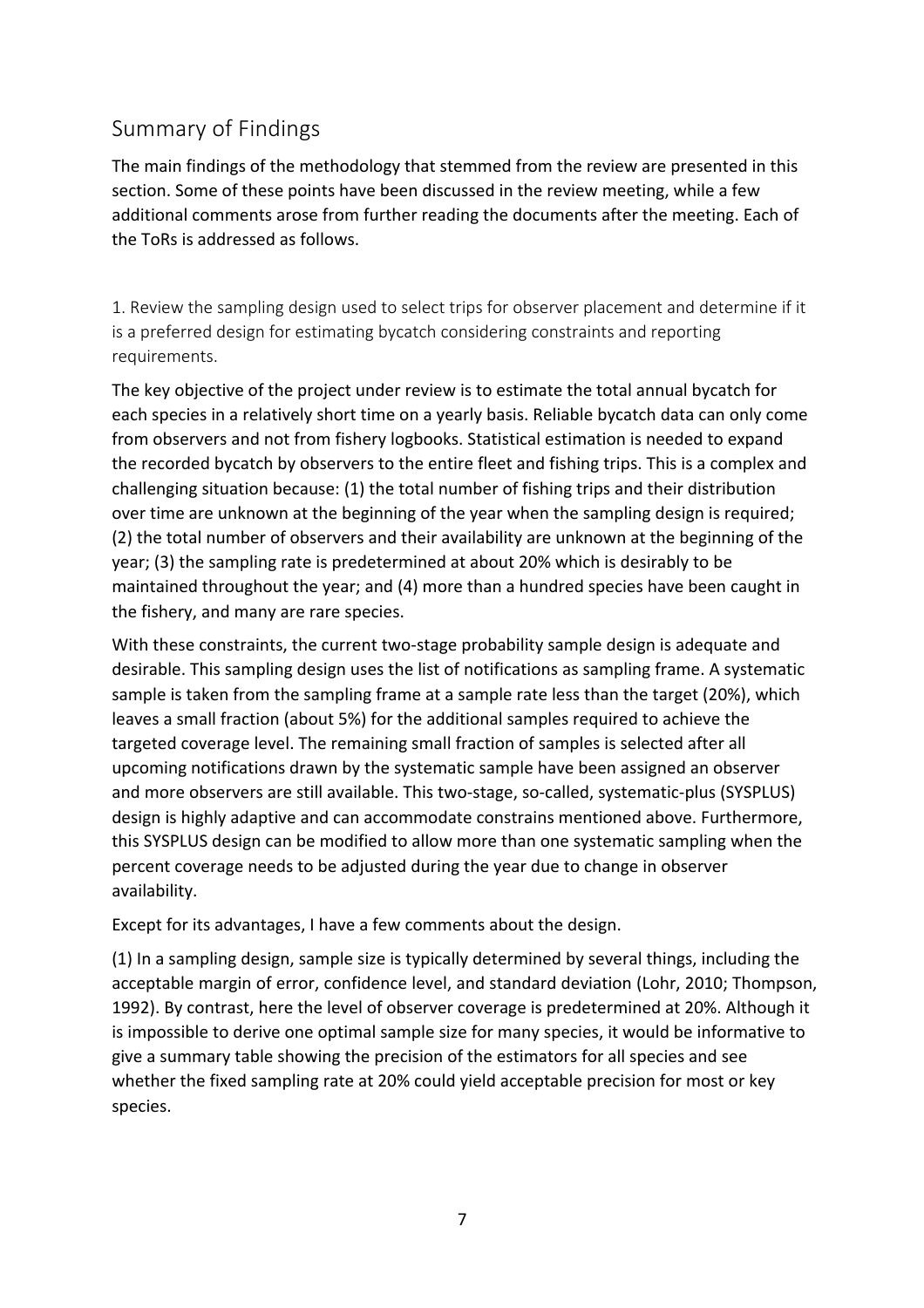(2) The number of strata, blocks, and groups are set at design stage. Some sensitivity analyses of historical data could be carried out to see whether these numbers are efficient. Will, for instance, post-stratification be a better option to reduce bias and variance?

(3) Document #1 Section 3 "Approximating Inclusion Probabilities" focuses on the design stage and appears to be overcomplicated. Instead of using notification number and estimating inclusion probability, bycatch estimation should use realized trips by the end of the year and emphasize observer data that have been collected over the whole year. Putting emphasis on the bycatch data at hand would make the estimation process simpler and easier to understand than computing and adjusting inclusion probabilities (see below).

(4) Finally, it is suggested that a table with clear definitions of technical terms be provided (e.g., stratum, cluster, group, block, days sample, etc.).

2. Evaluate the point estimators and determine if they are good estimators given the sample design, observed frequency distribution of bycatch events, and constraints.

The methodology uses two point estimators: the Horvitz-Thompson estimator (HTE) and the generalized ratio estimator (GRE). Further, the GRE uses three alternative fishing efforts, ntrip, nsets, and nhooks. Hence, there are a total of four different estimators for the species-specific total bycatch. These simple estimators can be calculated quickly, which is an advantage and can meet the time requirement for a large number of bycatch species.

## (1) Horvitz-Thompson estimator

The HTE first expands the sample sum of the observed bycatch by an inclusion probability  $\pi$ to derive a subtotal bycatch, and then adds all subtotals to obtain the total annual bycatch for each species by the entire fishery. The observed bycatch, inclusion probability, and the subtotal bycatch are group- and stratum-specific so that the potential variation in bycatch rate over time can be accounted for. For rare species, stratification into groups and strata is undesirable; thus, the observed bycatch can be summed together and a single inclusion probability is used to estimate the total bycatch.

As suggested in ToR 1, instead of estimating inclusion probability at the design stage, a simple estimator from textbooks (Lohr, 2010; Thompson, 1992) can be used to estimate total bycatch τ:

$$
\hat{\tau} = \sum_{h=1}^{H} \frac{N_h}{n_h} \sum_{i \in S_h} y_{hi}
$$
 (A)

Note that here  $N_h$  is the total realized trips in stratum *h* rather than the number of notifications,  $n_h$  is the realized sampled trips in the same stratum h which includes both systematic and plus samples. This equation assumes that the systematic sample plus any additional "plus sample" are SRS within the stratum. This assumption may be slightly violated but shouldn't cause major problems. If "group" is another necessary level, adding this level makes this alternative formulation identical to equation 4.1 in document #1.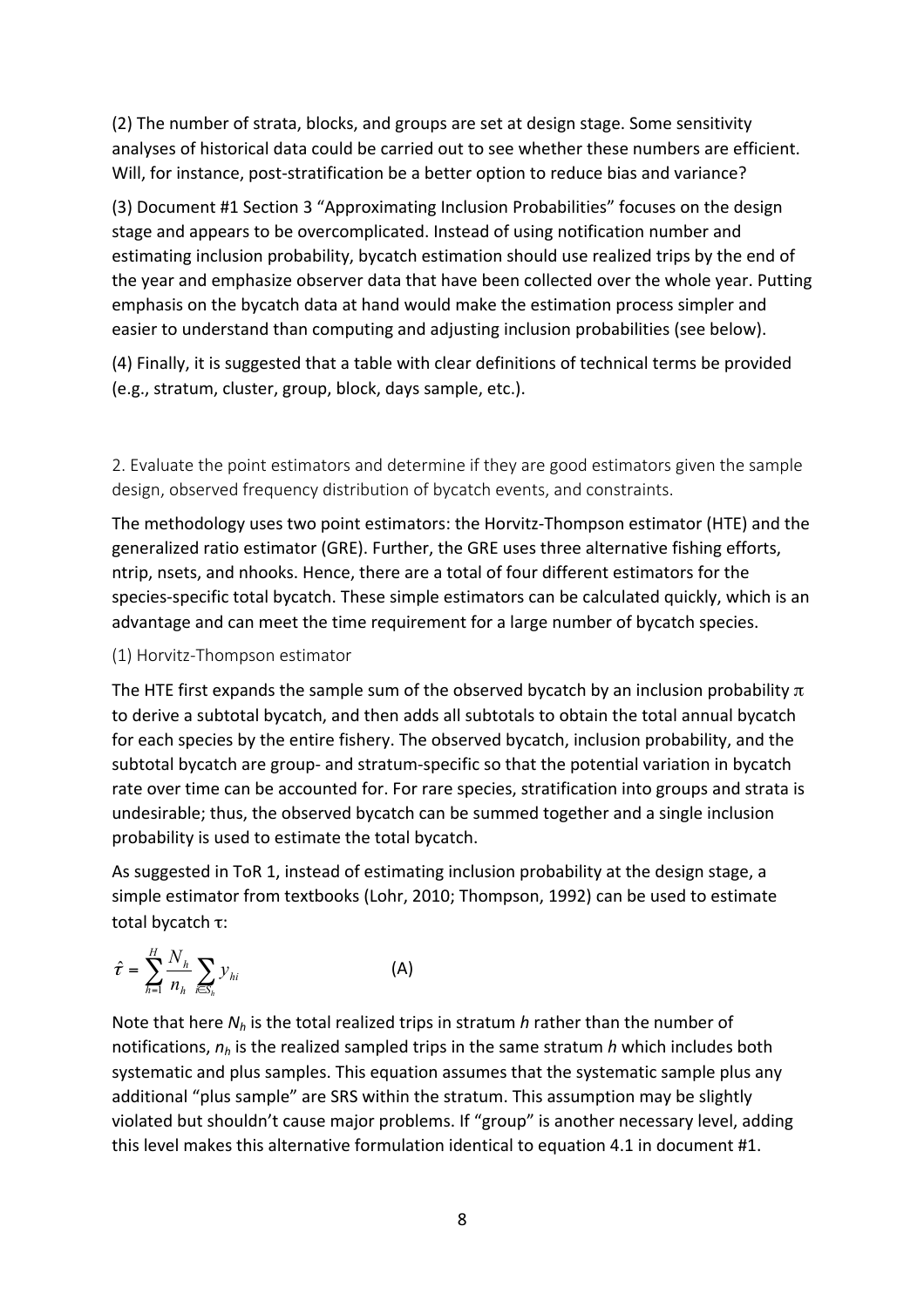### (2) Generalized ratio estimator

The GRE is a simple model-based estimator that uses fishing effort as a predictor. This model-based method is the same as HTE when ntrip is used as the predictor because HTE is also based on ntrip. It is recommended that for each species only one of the three types of fishing effort (ntrip, nsets, and nhooks) be used as the predictor. The optimal type of fishing effort should be determined by comparing the historical performance.

Both the HTE and GRE are classic estimators in sampling technique. Hence, they are generally good estimators given the sample design.

## (3) Categorizing species based on observation frequency

As there are four estimators and all can be applied to either stratified samples or nonstratified samples, the question is which specific method is applied to which group of species. This is unclear from the documents.

In the review meeting, we learnt that species were roughly classified into three groups: (1) common, with more than 20 observations each year; (2) rare, with annual observations between 10 and 20; and (3) very rare, with annual observations less than 10. This is a reasonable starting point to determine a suitable estimator for a specific species according to the amount of available data. This categorisation can be formalized by examining historical data and analyses to detect the best breaking points based on the rate of observations (i.e. number of records / number of trips) and the best method for each category of species. Examining the historical analyses can help establishing a clear rule for future analyses. As there are several alternative estimators, choosing which one to use for which species and which result to be included in the report could be subjective and timeconsuming. Therefore, a decision rule can simplify the process and ensure consistency across years and species.

### (4) Model-based approach

The number of bycatch is essentially determined by two factors: the available abundance at a particular location and time, and longline gear catchability. Estimating bycatch is similar to CPUE standardisation for target species where statistic models are built to link catch rate to various covariates that may affect these two factors (Campbell, 2015; Maunder and Punt, 2004). As discussed above, the GRE can be considered as a simple model-based estimator. Moreover in document #2, a Poisson model is used to derive confidence interval. A question is then which approach, the design-based or model-based inference, should be preferred. It is worth to compare the two approaches by using previous years' data. Alternative poststratification (e.g. based on seasons, areas, catch of target species, etc.) should be explored to determine whether bias and variance can be reduced. An overall best strategy, when found, can be adopted in future analysis. For the model-based approach, in addition to the three types of fishing effort, other covariates (e.g. season, area, catch of target species, fishing depth (inferred from longline configuration), etc.) should also be investigated and, if significant, should be included in the model. The model-based approach, particularly under a Bayesian framework, is widely used to estimate rare events. The existing work on rare bycatch species can be extended in this direction.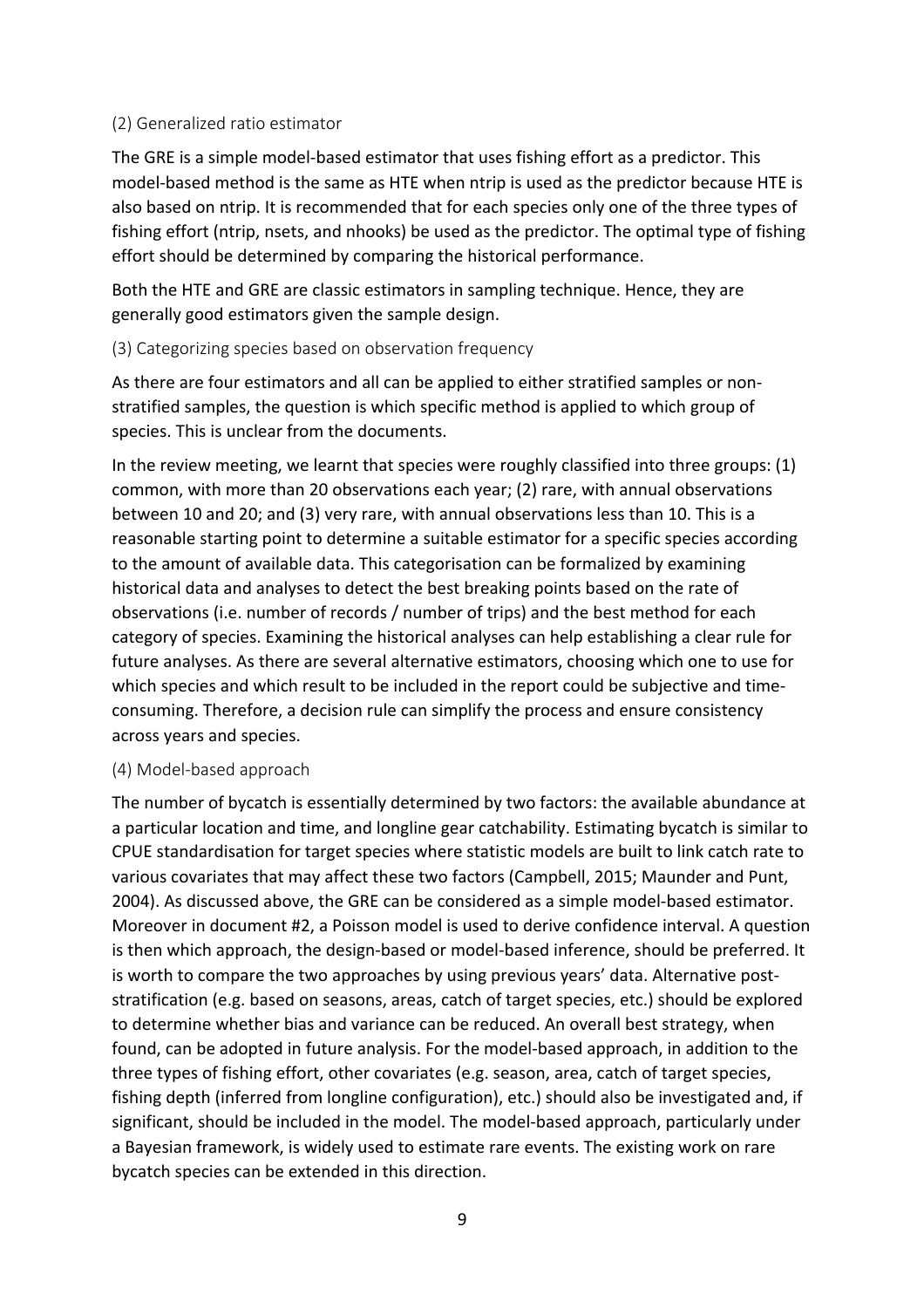3. Evaluate the interval estimators and determine if they are good estimators given the sample design, observed frequency distribution of bycatch events, and constraints.

Four alternative methods for interval estimation have been used in the DSLL bycatch estimation project: (1) the design-based approach based on the finite population central limit theorem; (2) nonparametric bootstrapping; (3) model-based method; and (4) a Bayesian approach. All these methods are commonly used in practice and are suitable for bycatch interval estimation. Similar to the point estimators, the major recommendation is to establish a clear rule on which method(s) to be applied to which species and what result(s) to be included in the report. The rule should be based on the previous years' analytical outcomes as a function of the number of bycatch records and their distributions.

I also made following additional comments on specific methods for interval estimation.

## (1) Approximate CIs based on the finite population central limit theorem

In the first method based on the finite population central limit theorem, three alternative estimators are currently used for  $v(\tau)$  (eqn 2.1, 2.2, and 2.3 in document #2). Assuming a SRS within a group, a more straightforward method from textbooks may be used for each species:

$$
\hat{v}(\hat{\tau}) = \sum_{h}^{H} \left( 1 - \frac{n_h}{N_h} \right) N_h^2 \frac{s_h^2}{n_h}
$$
\nwhere  $s_h^2 = \sum_{k \in S_h} \frac{(y_{hi} - \bar{y}_h)^2}{n_h - 1}$ .

\n(B)

The stratum (or group in our case) *h* contains SYSPLUS samples and their corresponding total annual trips in the whole fishery.  $y_{hi}$  is the number of observed bycatch in stratum  $h$ , trip *i*. This method is consistent with equation (A) for point estimator.

(2) Nonparametric bootstrap sampling approximate CI

The bootstrap process appears to be very complicated (it takes more than five pages to describe) and difficult to understand. A simplified process is suggested as follows:

(i) Duplicate each sample trip *i* in each stratum (or group) by weight  $w_h$ . This will result in a pseudo-population where the total number of expanded trips equals the total number of realized trips  $U_{vr}$  (including sampled and unsampled trips) while preserving the temporal structure of the sampled and unsampled trips.

(ii) Draw SRSWR from this pseudo-population  $U_{yr}$  times. Repeat R = 10,000 as done in the existing method and simply calculate the point estimator and interval estimates.

## (3) Model-based interval estimates

As discussed in ToR 2, a model-based method is preferred for estimating bycatch. Here, a Poisson model is used to derive confidence interval. To be consistent, it is suggested that the model should be used for both point estimation and interval estimation. The current method (page 9, document #2) involves two random processes: a Poisson process and then a binomial process. The number of bycatch in each trip is random so it is correct to assume a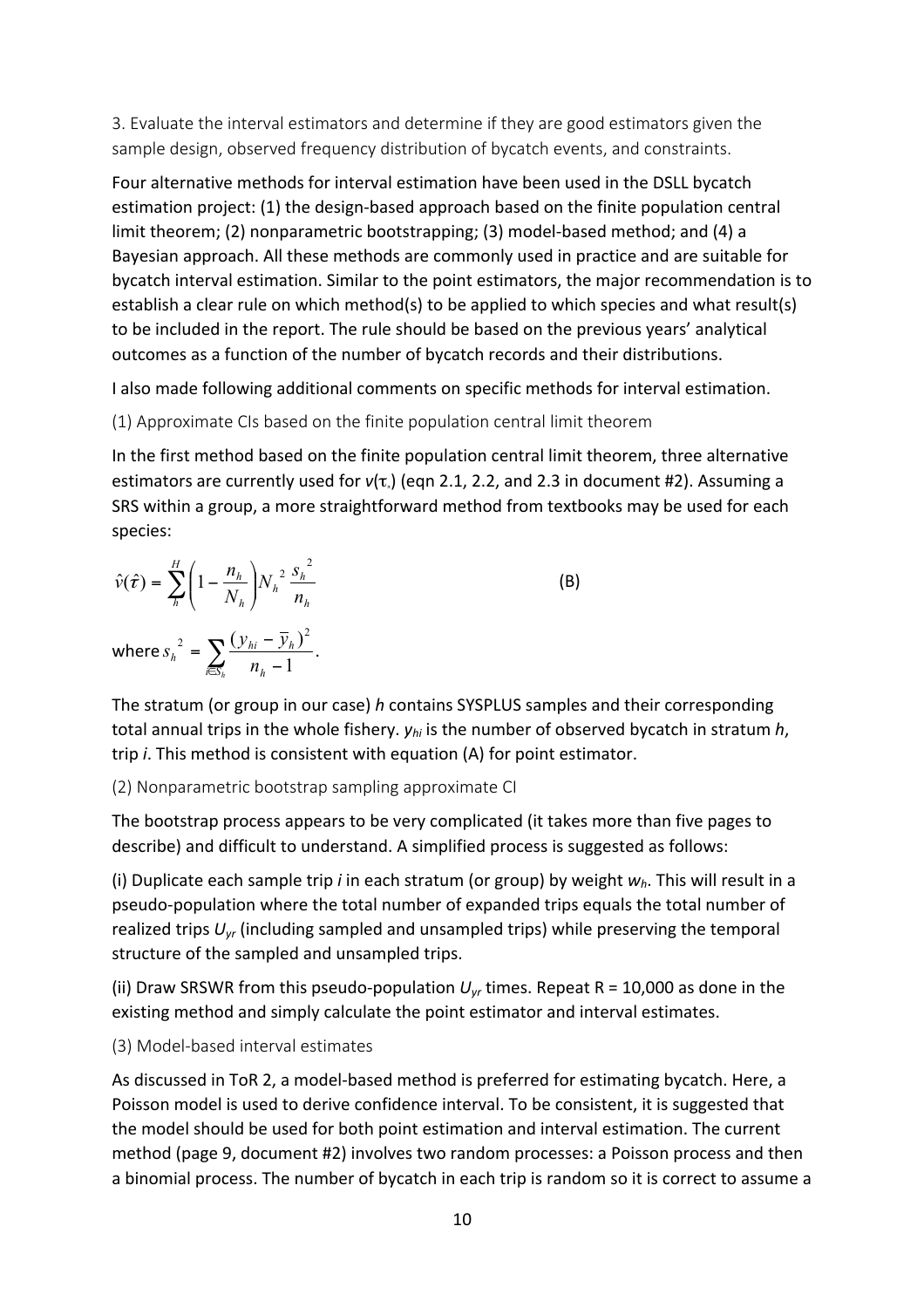random process (Poisson or other distributions). However, because the number of trips, both sampled and unsampled, is known without error, it appears that the binomial process is unnecessary and should be eliminated.

Moreover, a common assumption is that the number of bycatch per trip, rather than the total bycatch from all trips, follows a Poisson distribution, i.e.,  $y_{i\in S_w} \sim Poisson(\lambda)$ . The expected catch per trip is assumed to be the same for both sampled and unsampled trips. Consequently,  $\hat{\tau}_{_{U_{yr}}}$  =  $\lambda \displaystyle\sum_{_{k\in U_{yr}}}$ *yr yr*  $\qquad \qquad i \bigoplus$  $\hat{\tau}_{U_{\text{w}}} = \lambda \sum trip_i$ , from which both point and interval estimators can be

obtained.

## (4) Bayesian interval estimates

Bayesian method has been used for rarely observed bycatch species in the Hawaii DSLL fishery. Three models are presented in document #2 and in the review meeting: A Poisson model, a conditional binomial model, and a Poisson-SYSPLUS model. The Poisson model assumes a common bycatch rate per unit of effort (e.g. trip). The conditional binomial model was applied to cases when no bycatch was observed. The Poisson-SYSPLUS model assumes bycatch rate varies over time. This method is newly developed and it appears that choosing reasonable priors is challenging.

The theory behind the Bayesian approach is standard and acceptable. The three models do not appear to have major problems. However, using multiple divergent models and ignoring plus sample or treating them differently can make things complicated. The choice of priors can also be debatable.

## (5) Hierarchical Bayesian modelling−potential for future analysis

Conceivably, paragraphs (3) and (4) above can be combined and extended to a general hierarchical Bayesian modelling framework. Instead of estimating the total bycatch, interval, and each year separately, the Bayesian hierarchical model allows analysing data in all years together so the information can be shared across years and strength borrowed from each other. This can be particularly effective for rare species.

For a species that has sufficient number of observation each year, a Poisson model may be used. However, we noticed that many species have no bycatch in most trips while a large number of bycatch may occur in a single trip. Therefore, models other than Poisson, such as the negative binomial (NB) or zero-inflated negative binomial model (ZNB) could be more appropriate and the exploration of these models is encouraged.

4. Evaluate estimators of total bycatch events resulting in a death or serious injury (DSI) classification and determine if they are good estimators given the sample design, observed frequency distribution of injury classifications (non-serious or DSI), and constraints.

Estimation of total bycatch events resulting in DSI is pertinent to rare species, particularly marine mammals. Two methods have been used: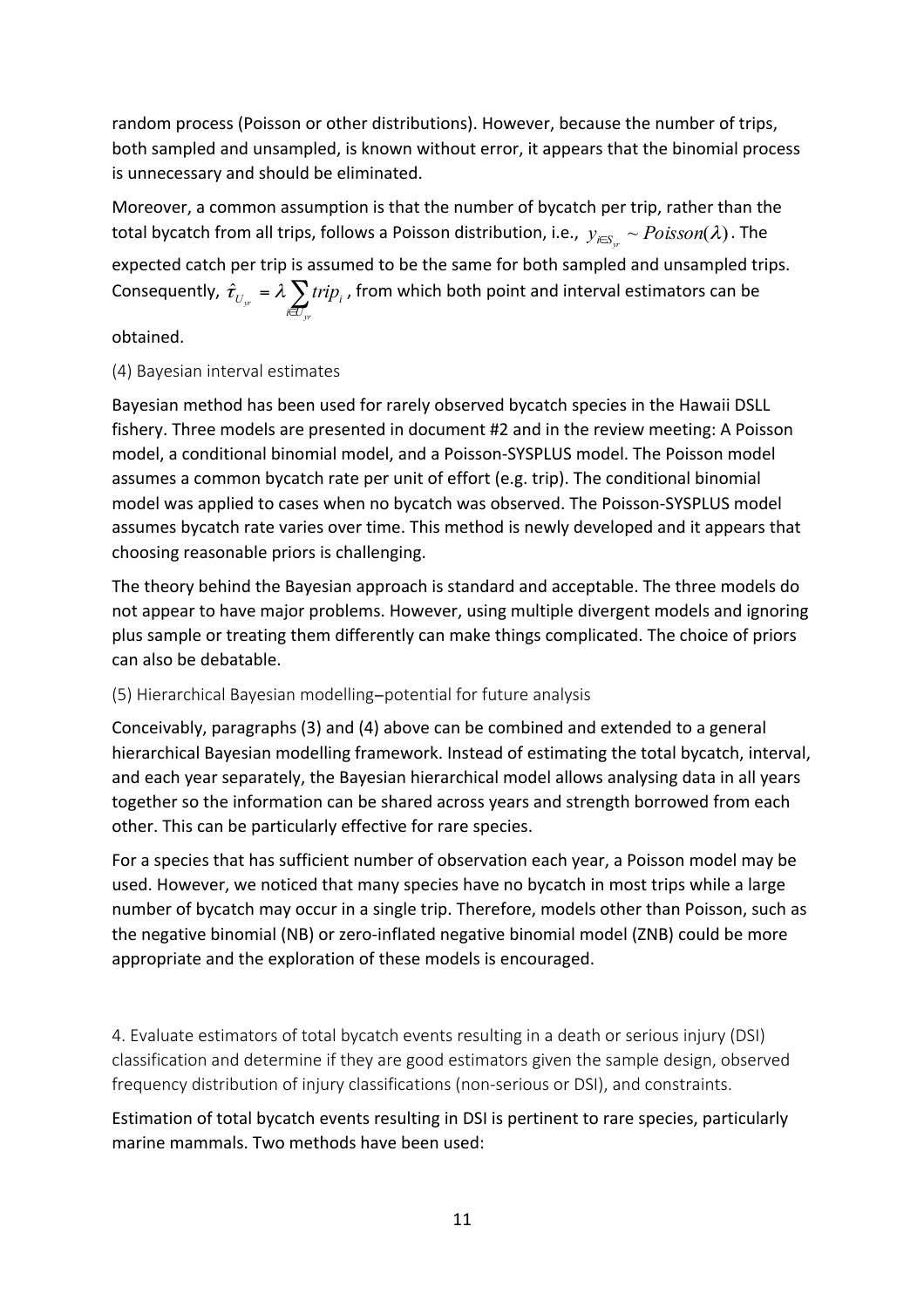(1) Simply expanding the observed DSI events to all trips that have an observer aboard, which is similar to estimating  $\tau$  in documents #1.

(2) First computing the probability that a bycatch event results in a DSI using 2002-2010 data and then applying this probability to the estimated total bycatch.

Both approaches have advantages and disadvantages as discussed in document #3 and in the meeting. Furthermore, a new method using a Bayesian model has been proposed for future use. There is no major issue with these estimators. As estimates of each species' total bycatch need to be produced in a quick manner on a yearly basis, simple methods such as these are proper estimators.

However, for rare bycatch events, more reliable and precise results can be achieved by advanced methods. Specifically, the new proposed Bayesian model could be enhanced to a hierarchical structure as explained above. Categorised bycatch in previous years should be included in the model to inform and support limited observations in the current year. Classification of injury involves error and is a random process. A Dirichlet distribution for the classification probability and a multinomial distribution for the categories are reasonable choices. Under the hierarchical formulation, hyper-priors can be uninformative, avoiding some subjective decisions for the prior.

5. Evaluate the subpopulation estimators being applied to estimate bycatch within a political geographical boundary and determine if they are good estimators given the sample design, reporting requirements under the MMPA, and constraints.

The design-based HTE and GRE described in document #1 are used for subpopulation estimators within each geographical areas. Again, these are traditional approaches and there is nothing wrong to use them. The main concern is that the observed bycatch events are already rare for many species in the whole DSLL fishery. Breaking rare events down to multiple areas further reduces frequency of these events at the domain level. Therefore, model-based approaches that treat area as a covariate and employ additional auxiliary variables (such as season, catch of target species, hook depth, etc.) could be preferred. Likewise, a hierarchical Bayesian model could be valuable where a year is treated as a covariate and data from early years can be included to strengthen the estimates in the current year.

6. Suggest future research priorities to improve methods for estimating bycatch with increased efficiency given the current data structure. Suggest future research priorities for improving the sampling design for the purposes of estimating bycatch, with efficient use of sampling resources as a consideration.

While addressing each ToRs above, I have made suggestions relevant to that ToR. In this section, I summarize main points as follows.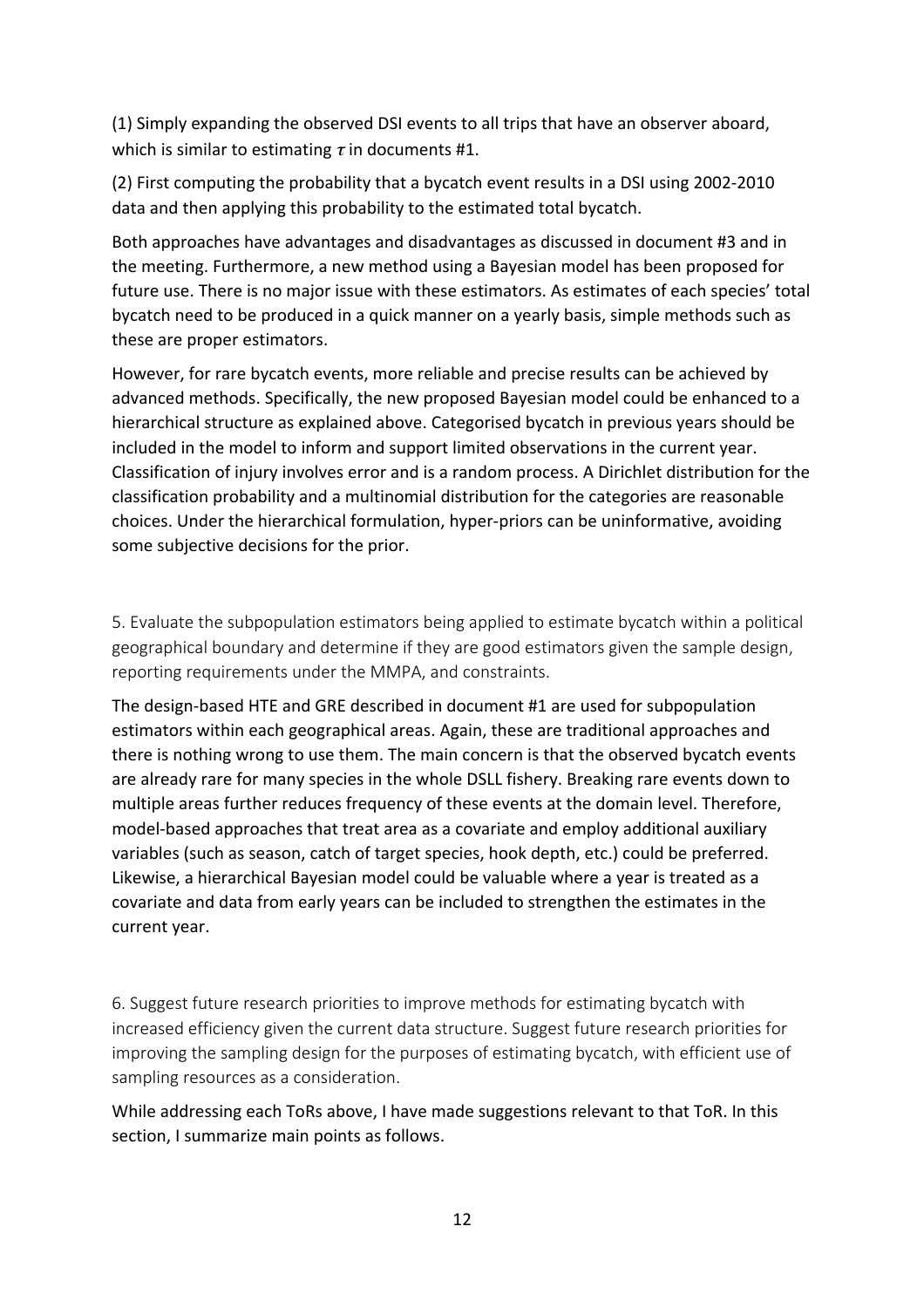(1) The DSLL fishery incidentally catches over a hundred bycatch species. The observed frequency of these species varies substantially from nil to hundreds of individuals. Accordingly, methods for estimating total bycatch and its intervals should be tailored to each group of species based on the frequency of observations. A clear rule with multiple criteria is needed to categorize species and suitable method(s) for each category. Historical data and analytical results can be used for this purpose.

(2) For design-based estimators, alternative post-stratification (e.g. based on season, area, catch of target species, gear configuration, etc.) should be explored to see if bias and variance can be reduced.

(3) The development of model-based approaches is encouraged, particularly under the Bayesian hierarchical modelling framework. In addition to fishing effort, other covariates should be investigated and included in the model, e.g., season, area, catch of target species, hook depth, and other variables that are recorded in the logbooks or can be easily obtained from other sources (such as sea surface temperature). Models other than the Poisson distribution, e.g. NB or ZNB, may be preferred for rarely observed and over-dispersed bycatch. Hierarchical Bayesian models are typically recommended for data-poor situation, which is exactly the case of rare bycatch. Furthermore, treating subregion as a covariate can facilitate the computation in the domain estimators (document #3).

(4) If the method based on the finite population central limit theorem and the bootstrap method continue to be used for interval estimation, simplified versions may be considered. Assuming SRS within each stratum/group, the total bycatch and its variance can be derived using common equations in the textbooks. Nonparametric bootstrapping can be done in two to three steps.

(5) The sampling design (SYSPLUS) in general appears to be an ideal strategy for the DSLL fishery given the range of constraints. The observer program has collected a large amount of data in the past over 10 years. It would be beneficial to examine these historical data to inform: 

(i) Whether the fixed 20% sampling rate could yield acceptable precision for most species;

(ii) Whether the number of block, strata, or group used in the sample design is an optimal choice.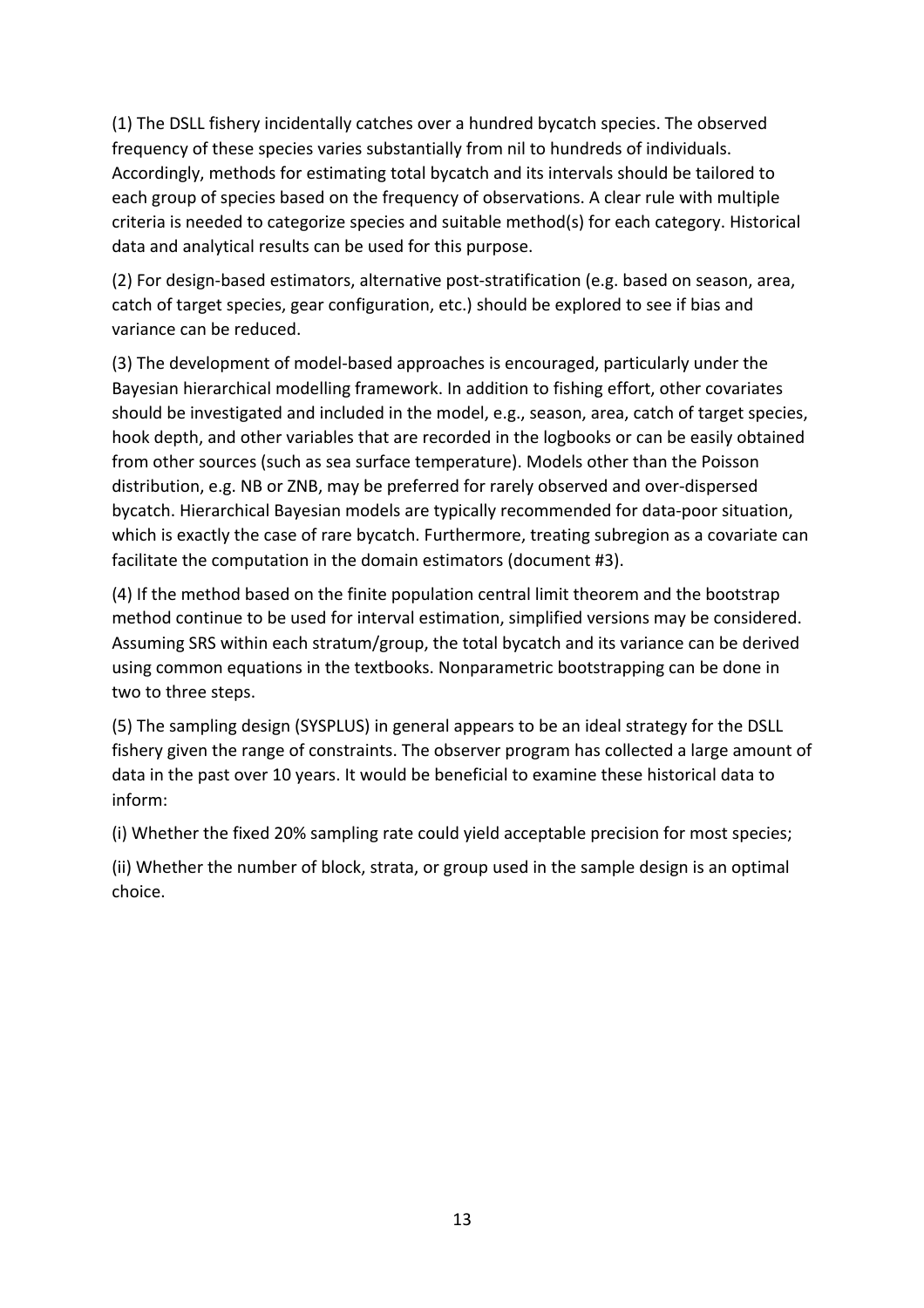# Conclusions and Recommendations

- 1. Designing a sound sampling plan for the Hawaii deep-set longline fishery is complicated and challenging due to operational and technical constrains, including unknowing number of fishing trips and their distribution at the time of designing sampling, varying number of observers and their availability, and a large number of bycatch species with markedly different bycatch rates.
- 2. The two-stage SYSPLUS design is statistically defensible and highly adaptive, although some sensitivity analyses are helpful for determining the optimal number of strata, clusters, and groups.
- 3. There is nothing seriously wrong with the point estimator and interval estimates. However, the methods can be (and should be) simplified, streamlined, and improved.
- 4. It is recommended that model-based approaches, particularly the Bayesian hierarchical models, be a major priority for future research. This approach can be applied to a selected subgroup of priority species when the resource is limited.
- 5. Other recommendations pertinent to the methodology for sampling and estimating bycatch in the DSLL fishery are provided in the previous section (ToR 6).
- 6. The NMFS CIE peer review process is perhaps the best practice in the world to insure science quality. NMFS has many outstanding scientists. It would be beneficial to have an NMFS internal discussion and review before a CIE review is requested.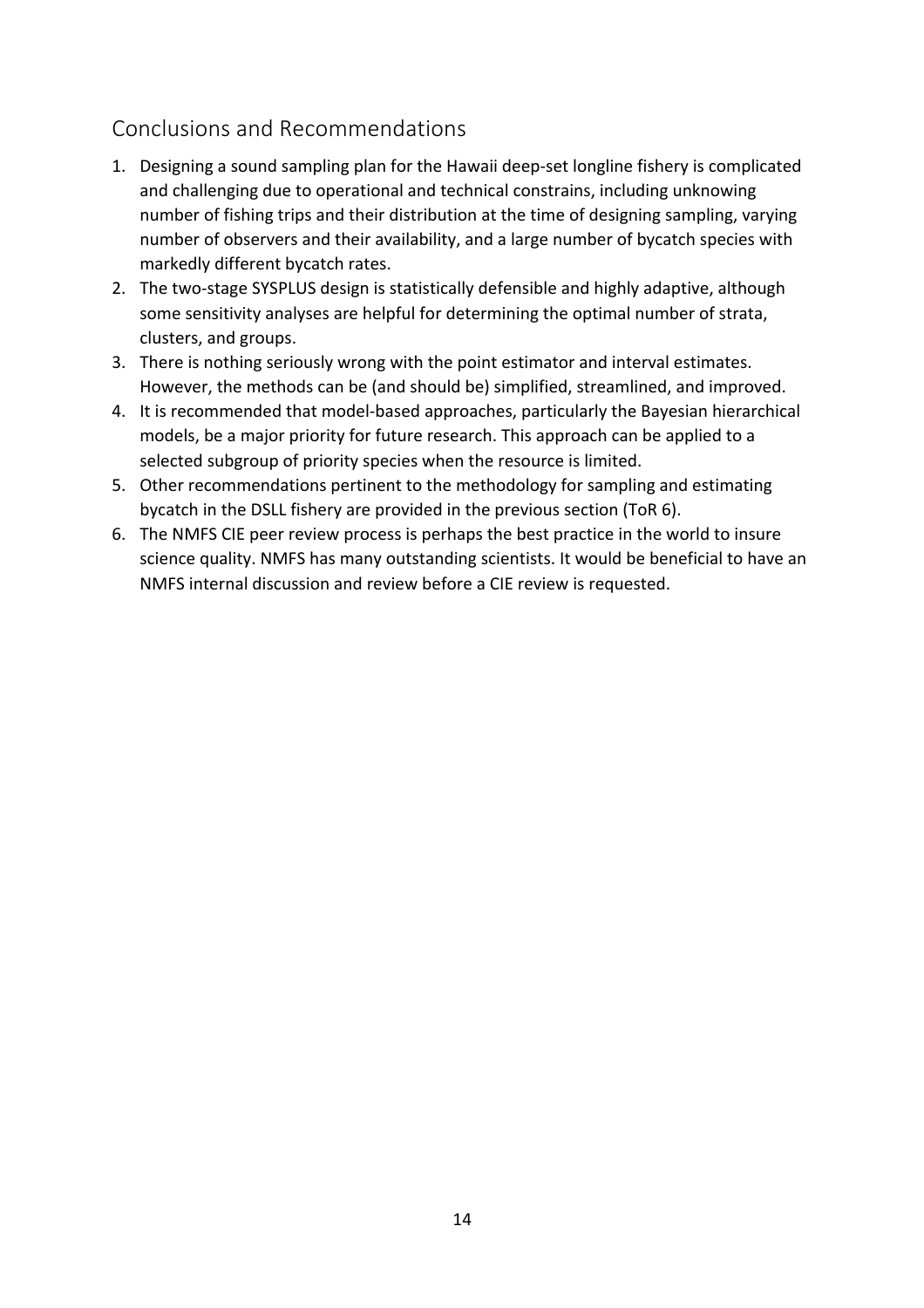# References

Campbell, R. a. 2015. Constructing stock abundance indices from catch and effort data: Some nuts and bolts. Fisheries Research, 161: 109-130. Elsevier B.V. http://linkinghub.elsevier.com/retrieve/pii/S0165783614002185 (Accessed 4 September 2014).

Lohr, S. L. 2010. Sampling: Design and Analysis. Brooks/Cole, Boston. 596 pp.

Maunder, M. N., and Punt, A. E. 2004. Standardizing catch and effort data: a review of recent approaches. Fisheries Research, 70: 141-159. http://linkinghub.elsevier.com/retrieve/pii/S0165783604001638 (Accessed 16 July 2014).

Thompson, S. K. 1992. Sampling. Wiley. New York.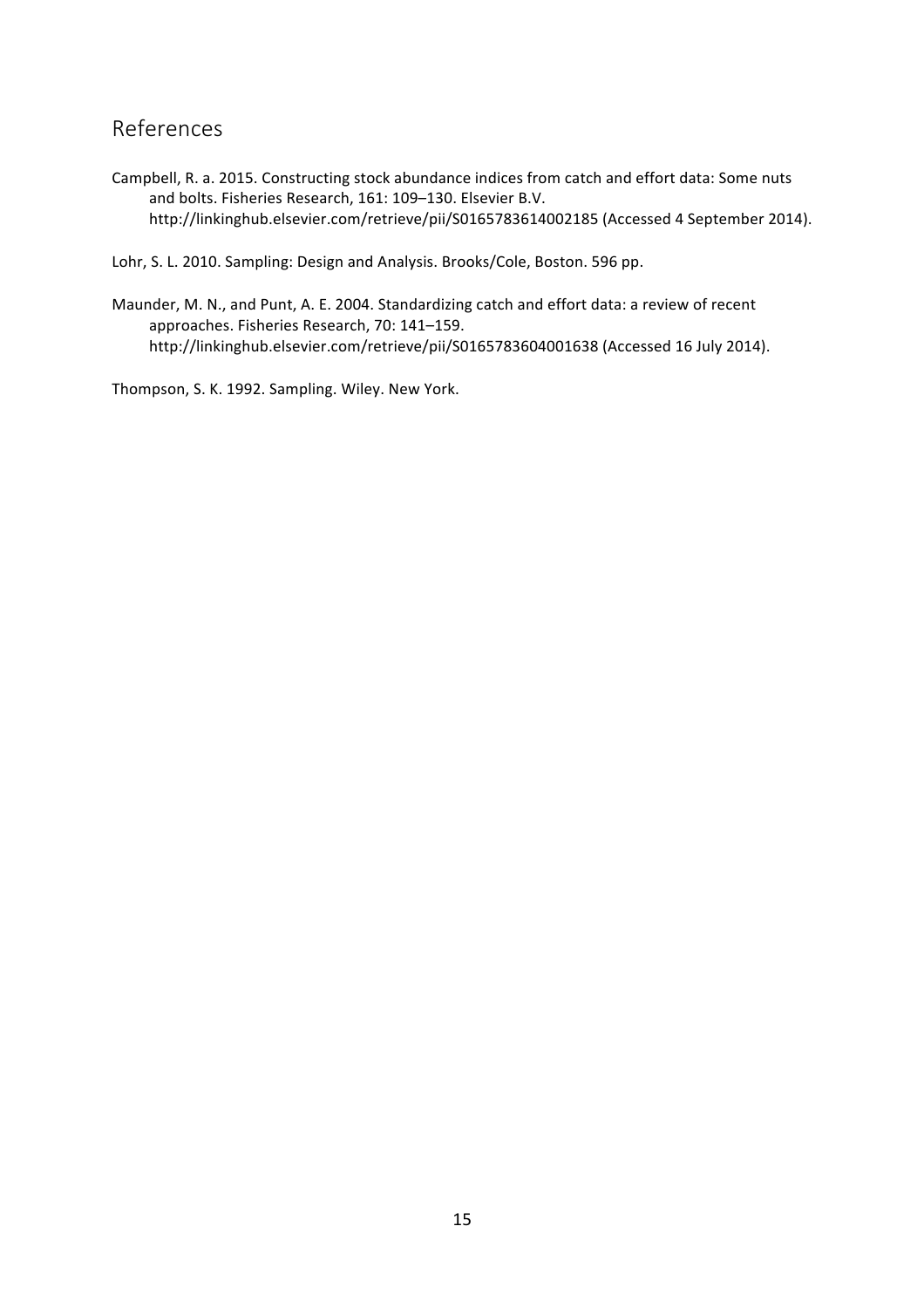# Appendix 1: Bibliography of materials provided for review

Documents provided two weeks prior to the review meeting:

- 1. McCracken, M.L. 2015. Sampling the Hawaii deep-set longline fishery and point estimators of bycatch. Pacific Islands Fisheries Science Center. 17p.
- 2. McCracken, M.L. 2015. Interval estimation of annual bycatch in the Hawaii deep-set longline fishery. Pacific Islands Fisheries Science Center. 18p.
- 3. McCracken, M.L. 2015. Domain estimators for the total number of cetacean bycatch events resulting in a dead or serious injury classification. Pacific Islands Fisheries Science Center. 11p.

Materials provided during the review meeting:

- 4. Longline logbook protected species marine mammals and turtles.
- 5. NMFS Western Pacific Longline Fishing Log.
- 6. Regulation Summary: Hawaii Pelagic Longline Fishing.
- 7. Hawaii Longline Observer Program Field Manual, version LM.14.04.
- 8. Sample notification logs m08d23y15.xlsx.
- 9. Multiple figures as examples for bycatch frequency.
- 10. Examples of marine mammal bycatch in spreadsheets.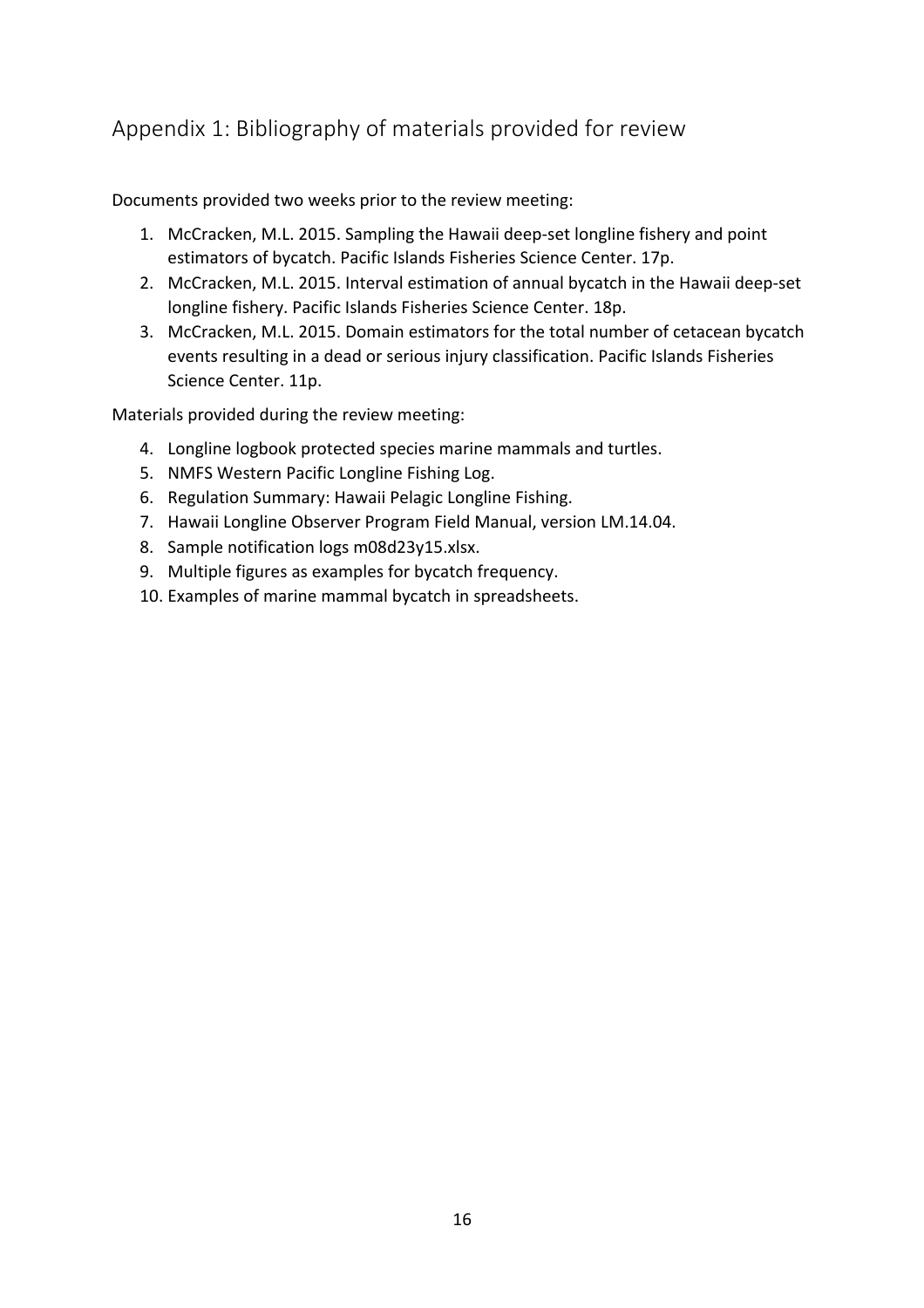# Appendix 2: A copy of the CIE Statement of Work

## **Statement of Work**

### **External Independent Peer Review by the Center for Independent Experts**

# **Methodology for Sampling and Estimating Bycatch of the Hawaii Deep-Set Longline Fishery**

#### **Scope of Work and CIE Process:**

The National Marine Fisheries Service's (NMFS) Office of Science and Technology coordinates and manages a contract providing external expertise through the Center for Independent Experts (CIE) to conduct independent peer reviews of NMFS scientific projects. The Statement of Work (SoW) described herein was established by the NMFS Project Contact and Contracting Officer's Technical Representative (COTR), and reviewed by CIE for compliance with their policy for providing independent expertise that can provide impartial and independent peer review without conflicts of interest. CIE reviewers are selected by the CIE Steering Committee and CIE Coordination Team to conduct the independent peer review of NMFS science in compliance the predetermined Terms of Reference (ToRs) of the peer review. Each CIE reviewer is contracted to deliver an independent peer review report to be approved by the CIE Steering Committee and the report is to be formatted with content requirements as specified in **Annex 1**. This SoW describes the work tasks and deliverables of the CIE reviewer for conducting an independent peer review of the following NMFS project. Further information on the CIE process can be obtained from www.ciereviews.org.

#### **Project Description:**

Quantifying bycatch in the Hawaii deep-set longline fishery is required by the Magnuson-Stevens Fishery Conservation and Management Act (MSA), Endangered Species Act (ESA), Marine Mammal Protection Act (MMPA), and Migratory Bird Treaty Act (MBTA) and their implementing regulations. As over a hundred species, some of them listed as endangered or threatened, have been recorded as being caught in the Hawaii deep-set longline fishery, reliable bycatch estimates need to be computed in a relatively quick manner on a yearly basis. Since midyear 2002, a unique complex sampling design has been used to select deep-set longline trips for observer placement. While aboard a selected longline trip, NMFS trained observers collect information on bycatch and ancillary variables for each longline fishing operation. Based on the sampling design, bycatch estimates are computed for all marine mammals, protected species, sharks, and fish that have been observed at least once in the fishery or are of special interest. What estimators are used depends on the observed frequency distribution of bycatch events for the species of interest. Interval estimators have been developed for commonly, seldom, and very rarely bycaught species. Methods for estimating bycatch within political geographical areas within the fishing grounds and the total number of marine mammal bycatch events resulting in a death or serious injury (DSI) have also been developed as the MMPA requires estimates of DSI within and outside the Economic Exclusive Zones (EEZ) of the United States.

These annual bycatch estimates of sea turtles, seabirds, and marine mammals are used to monitor takes within the deep-set longline fishery. These estimates have a large potential impact on endangered species and the valuable longline commercial fishery in Hawaii. Additionally, bycatch estimates of all species are provided for inclusion in the National Bycatch Report, seabird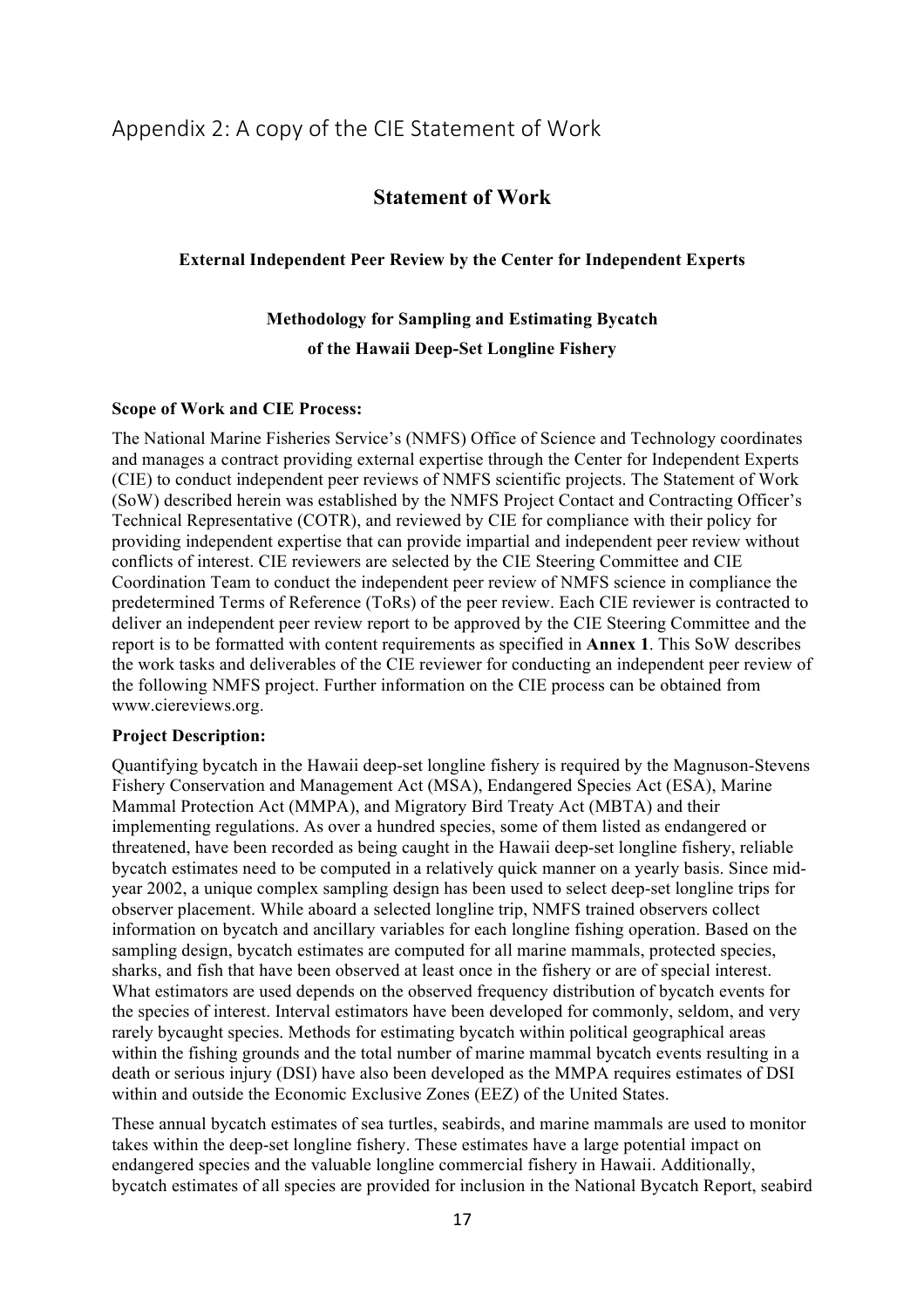and sea turtle estimates are submitted annually to the IATTC (Inter-American Tropical Tuna Commission) per Resolution C-11-02 and C-04-05, and marine mammal, seabird, and sea turtle estimates are provided for inclusion in the annual WCPFC (Western and Central Pacific Fisheries Commission) National report. The methods to be reviewed have not undergone independent peer review and there is a need to evaluate the methods to improve the scientific basis for management.

The Terms of Reference (ToRs) of the peer review are attached in **Annex 2**. The tentative agenda of the panel review meeting is attached in **Annex 3**.

### **Requirements for CIE Reviewers:**

Three CIE reviewers shall conduct an impartial and independent peer review in accordance with the SoW and ToRs herein. Reviewers shall have working knowledge and recent experience in the application of statistical inference for finite populations. Reviewers should be statisticians with comprehensive knowledge of both theoretical and applied sampling design and analysis. Furthermore, reviewers should have some knowledge of analyzing rare events, bootstrap techniques for finite population sampling, and frequentist and Bayesian inference for finite populations. Experience in statistics related to natural resources is beneficial.

Each CIE reviewer's duties shall not exceed a maximum of 14 days to complete all work tasks of the peer review described herein.

**Location of Peer Review:** Each CIE reviewer shall conduct an independent peer review during the panel review meeting scheduled in Honolulu, HI during August 24-28, 2015.

**Statement of Tasks:** Each CIE reviewers shall complete the following tasks in accordance with the SoW and Schedule of Milestones and Deliverables herein.

Prior to the Peer Review: Upon completion of the CIE reviewer selection by the CIE Steering Committee, the CIE shall provide the CIE reviewer information (full name, title, affiliation, country, address, email) to the COTR, who forwards this information to the NMFS Project Contact no later the date specified in the Schedule of Milestones and Deliverables. The CIE is responsible for providing the SoW and ToRs to the CIE reviewers. The NMFS Project Contact is responsible for providing the CIE reviewers with the background documents, reports, foreign national security clearance, and other information concerning pertinent meeting arrangements. The NMFS Project Contact is also responsible for providing the Chair a copy of the SoW in advance of the panel review meeting. Any changes to the SoW or ToRs must be made through the COTR prior to the commencement of the peer review.

Foreign National Security Clearance: When CIE reviewers participate during a panel review meeting at a government facility, the NMFS Project Contact is responsible for obtaining the Foreign National Security Clearance approval for CIE reviewers who are non-US citizens. For this reason, the CIE reviewers shall provide requested information (e.g., first and last name, contact information, gender, birth date, passport number, country of passport, travel dates, country of citizenship, country of current residence, and home country) to the NMFS Project Contact for the purpose of their security clearance, and this information shall be submitted at least 30 days before the peer review in accordance with the NOAA Deemed Export Technology Control Program NAO 207-12 regulations available at the Deemed Exports NAO website: http://deemedexports.noaa.gov/

http://deemedexports.noaa.gov/compliance\_access\_control\_procedures/noaa-foreign-nationalregistration-system.html

Pre-review Background Documents: Two weeks before the peer review, the NMFS Project Contact will send (by electronic mail or make available at an FTP site) to the CIE reviewers the necessary background information and reports for the peer review. In the case where the documents need to be mailed, the NMFS Project Contact will consult with the CIE Lead Coordinator on where to send documents. CIE reviewers are responsible only for the pre-review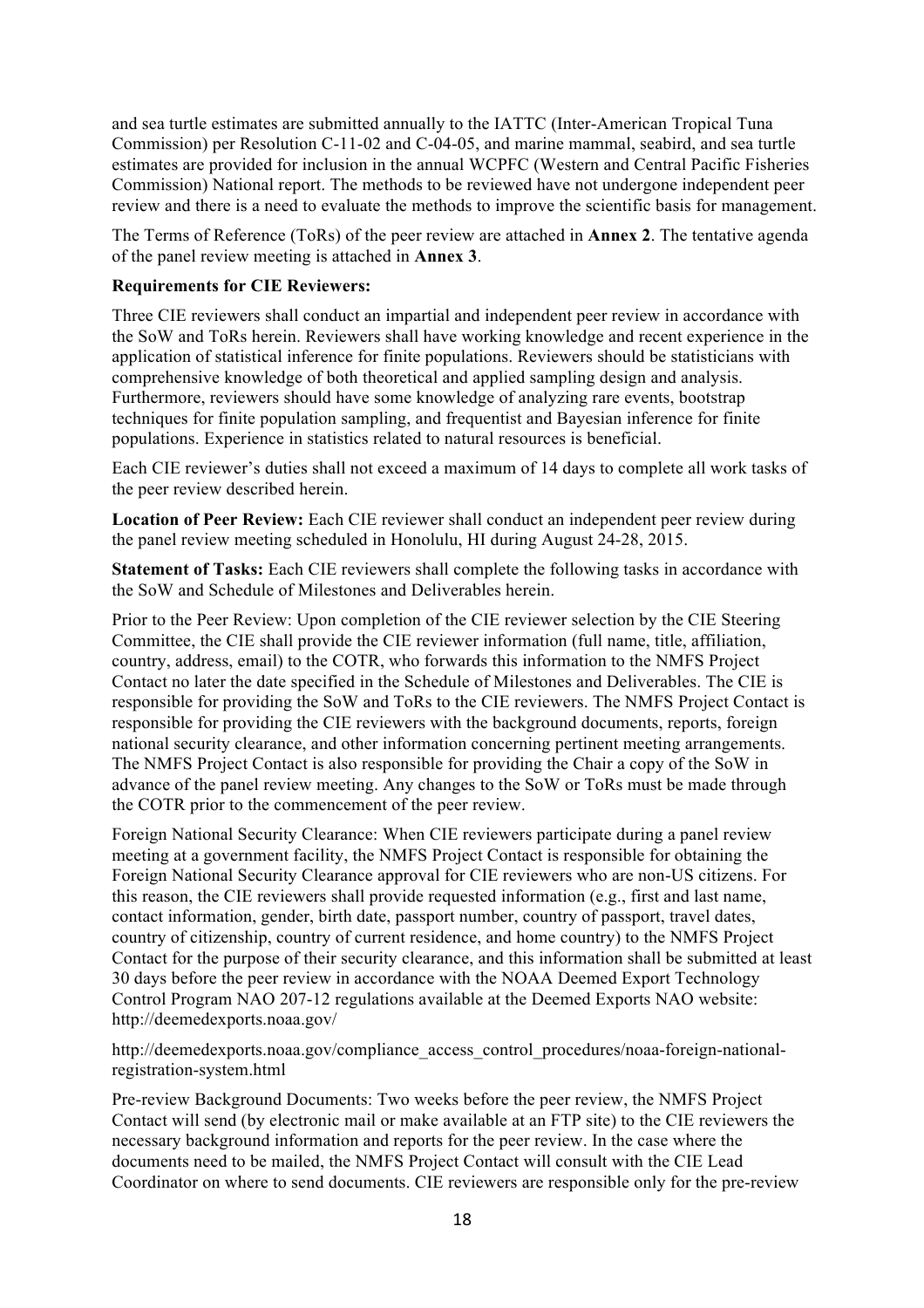documents that are delivered to the reviewer in accordance to the SoW scheduled deadlines specified herein. The CIE reviewers shall read all documents in preparation for the peer review.

Documents will describe:

- The stratified systematic-plus design and approximation of inclusion probabilities.
- Point estimators of total bycatch.
- Interval estimators of total bycatch, including estimators for very rarely bycaught species.
- Estimators for subpopulation totals, specifically estimators of bycatch within geographical areas of the fishing grounds.
- Estimators of total number of marine mammal bycatch events resulting in a classification of dead or serious injury (DSI).

Panel Review Meeting: Each CIE reviewer shall conduct the independent peer review in accordance with the SoW and ToRs, and shall not serve in any other role unless specified herein. **Modifications to the SoW and ToRs can not be made during the peer review, and any SoW or ToRs modifications prior to the peer review shall be approved by the COTR and CIE Lead Coordinator.** Each CIE reviewer shall actively participate in a professional and respectful manner as a member of the meeting review panel, and their peer review tasks shall be focused on the ToRs as specified herein. The NMFS Project Contact is responsible for any facility arrangements (e.g., conference room for panel review meetings or teleconference arrangements). The NMFS Project Contact is responsible for ensuring that the reviewers understand the contractual role of the CIE reviewers as specified herein. The CIE Lead Coordinator can contact the Project Contact to confirm any peer review arrangements, including the meeting facility arrangements.

Contract Deliverables - Independent CIE Peer Review Reports: Each CIE reviewer shall complete an independent peer review report in accordance with the SoW. Each CIE reviewer shall complete the independent peer review according to required format and content as described in Annex 1. Each CIE reviewer shall complete the independent peer review addressing each ToR as described in Annex 2.

## **Specific Tasks for CIE Reviewers:**

The following chronological list of tasks shall be completed by each CIE reviewer in a timely manner as specified in the **Schedule of Milestones and Deliverables**.

- 1) Conduct necessary pre-review preparations, including the review of background material and reports provided by the NMFS Project Contact in advance of the peer review.
- 2) Participate during the panel review meeting in Honolulu, HI, from August 24-28, 2015.
- 3) Conduct an independent peer review in accordance with the ToRs (**Annex 2**).
- 4) No later than September 14, 2015, each CIE reviewer shall submit an independent peer review report addressed to the "Center for Independent Experts," and sent to Dr. Manoj Shivlani, CIE Lead Coordinator, via email to mshivlani@ntvifederal.net, and Dr. David Die, CIE Regional Coordinator, via email. ddie@rsmas.miami.edu. Each CIE report shall be written using the format and content requirements specified in Annex 1, and address each ToR in **Annex 2**.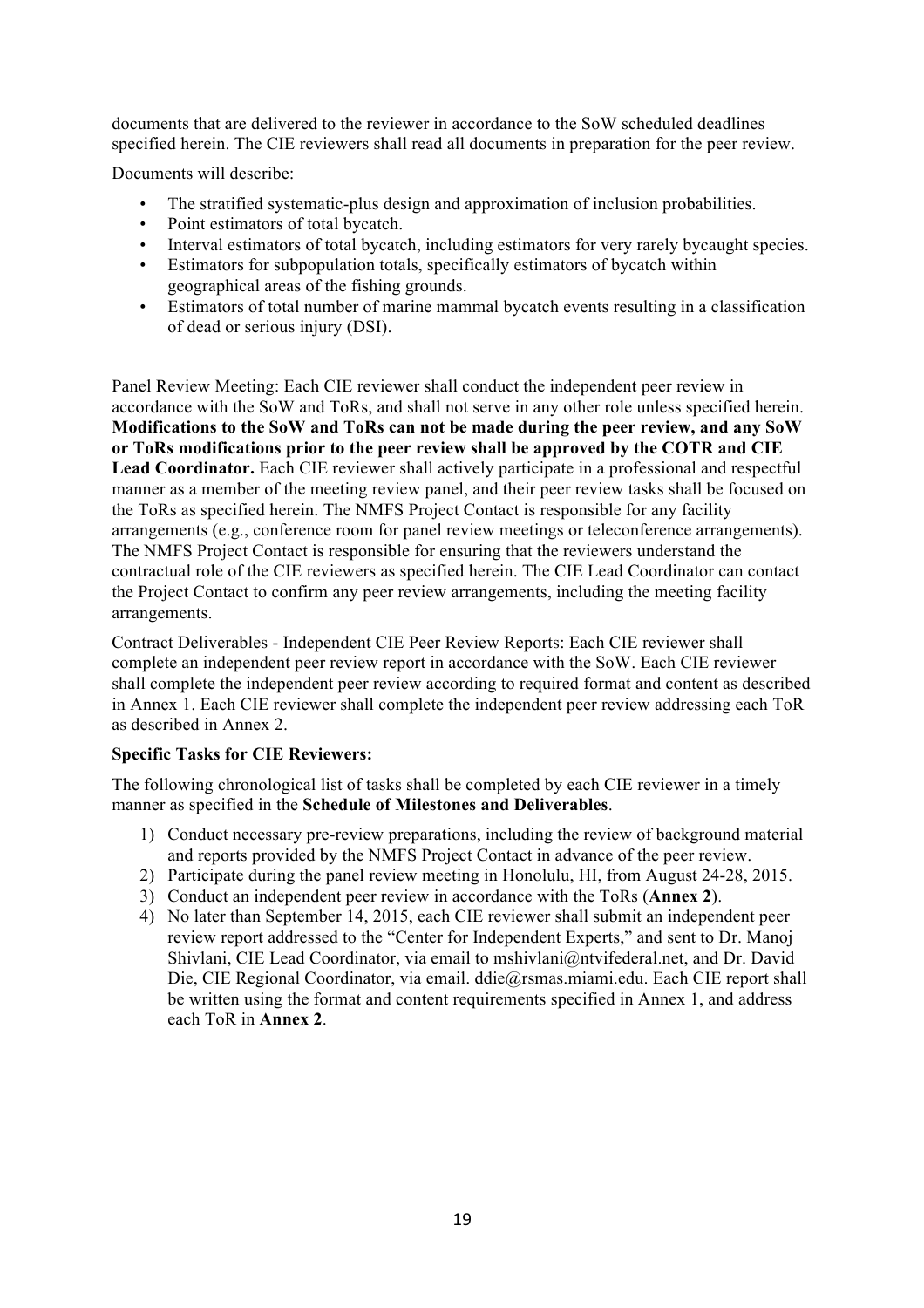**Schedule of Milestones and Deliverables:** CIE shall complete the tasks and deliverables described in this SoW in accordance with the following schedule.

| July 20, 2015             | CIE sends reviewer contact information to the COTR, who then sends<br>this to the NMFS Project Contact                     |
|---------------------------|----------------------------------------------------------------------------------------------------------------------------|
| <i>August 10, 2015</i>    | NMFS Project Contact sends the CIE Reviewers the pre-review<br>documents                                                   |
| <b>August 24-28, 2015</b> | Each reviewer participates and conducts an independent peer review<br>during the panel review meeting                      |
| September 14, 2015        | CIE reviewers submit draft CIE independent peer review reports to the<br>CIE Lead Coordinator and CIE Regional Coordinator |
| October 2, 2015           | CIE submits CIE independent peer review reports to the COTR                                                                |
| October 5, 2015           | The COTR distributes the final CIE reports to the NMFS Project<br>Contact and regional Center Director                     |

**Modifications to the Statement of Work:** This 'Time and Materials' task order may require an update or modification due to possible changes to the terms of reference or schedule of milestones resulting from the fishery management decision process of the NOAA Leadership, Fishery Management Council, and Council's SSC advisory committee. A request to modify this

SoW must be approved by the Contracting Officer at least 15 working days prior to making any permanent changes. The Contracting Officer will notify the COTR within 10 working days after receipt of all required information of the decision on changes. The COTR can approve changes to the milestone dates, list of pre-review documents, and ToRs within the SoW as long as the role and ability of the CIE reviewers to complete the deliverable in accordance with the SoW is not adversely impacted. The SoW and ToRs shall not be changed once the peer review has begun.

**Acceptance of Deliverables:** Upon review and acceptance of the CIE independent peer review reports by the CIE Lead Coordinator, Regional Coordinator, and Steering Committee, these reports shall be sent to the COTR for final approval as contract deliverables based on compliance with the SoW and ToRs. As specified in the Schedule of Milestones and Deliverables, the CIE shall send via e-mail the contract deliverables (CIE independent peer review reports) to the COTR (William Michaels, via William.Michaels@noaa.gov).

**Applicable Performance Standards:** The contract is successfully completed when the COTR provides final approval of the contract deliverables. The acceptance of the contract deliverables shall be based on three performance standards:

- (1) The CIE report shall completed with the format and content in accordance with **Annex 1**,
- (2) The CIE report shall address each ToR as specified in **Annex 2**,
- (3) The CIE reports shall be delivered in a timely manner as specified in the schedule of milestones and deliverables.

**Distribution of Approved Deliverables:** Upon acceptance by the COTR, the CIE Lead Coordinator shall send via e-mail the final CIE reports in \*.PDF format to the COTR. The COTR will distribute the CIE reports to the NMFS Project Contact and Center Director.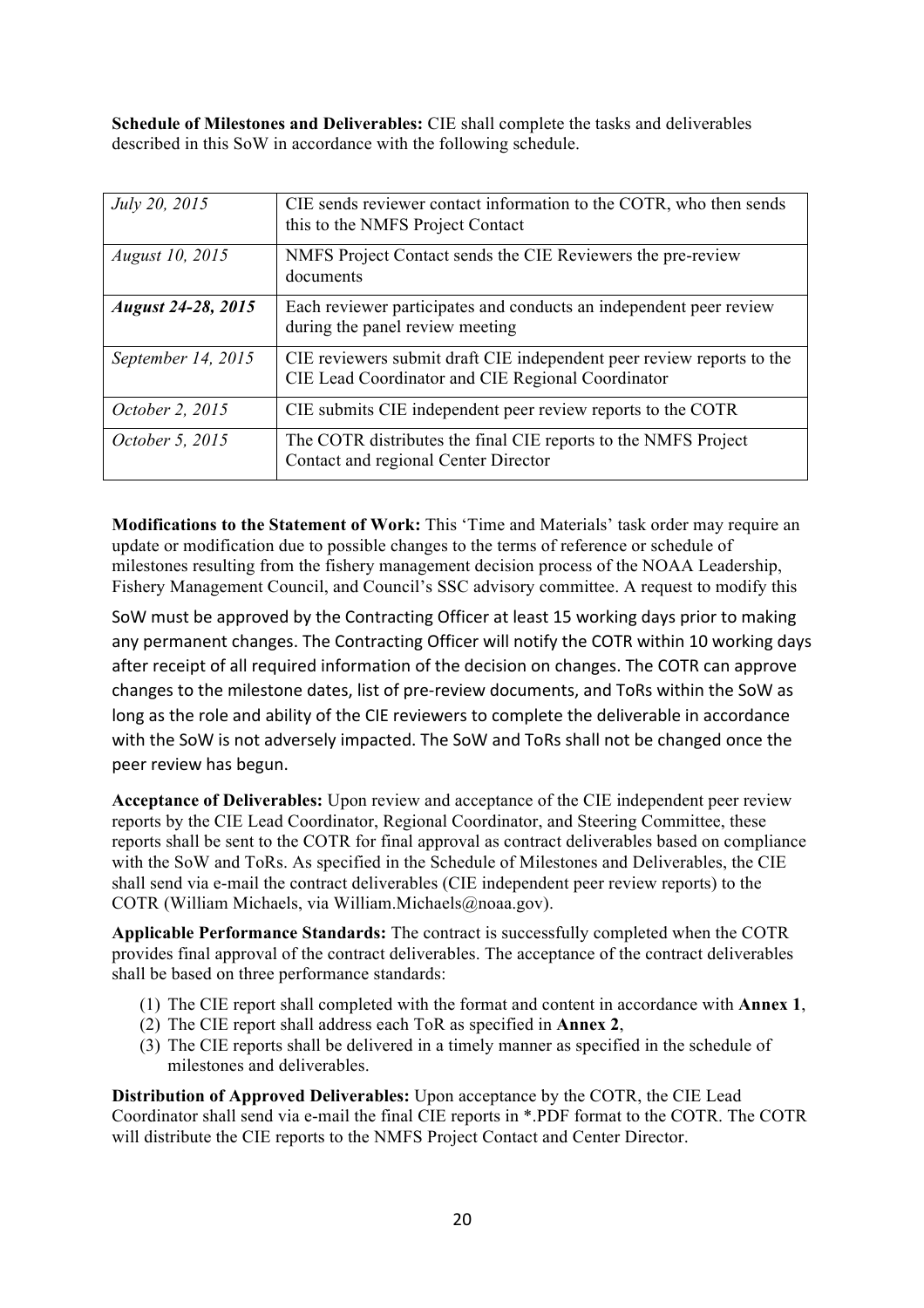#### **Support Personnel:**

Allen Shimada NMFS Office of Science and Technology 1315 East West Hwy, SSMC3, F/ST4, Silver Spring, MD 20910 Allen Shimada@noaa.gov Phone: 301-427-8174

Manoj Shivlani, CIE Lead Coordinator NTVI Communications, Inc. 10600 SW 131st Court, Miami, FL 33186 mshivlani@ntvifederal.com Phone: 305-968-7136

#### **Key Personnel:**

NMFS Project Contact:

Marti McCracken Mathematical Statistician Fisheries Research and Monitoring Division National Marine Fisheries Service Pacific Islands Fisheries Science Center 1845 Wasp Boulevard, Bldg. #176 Honolulu, Hawaii 96818 marti.mccracken@noaa.gov Phone: (808) 725-5736

Annie Yau Annie.yau@noaa.gov Phone: (808) 725-5350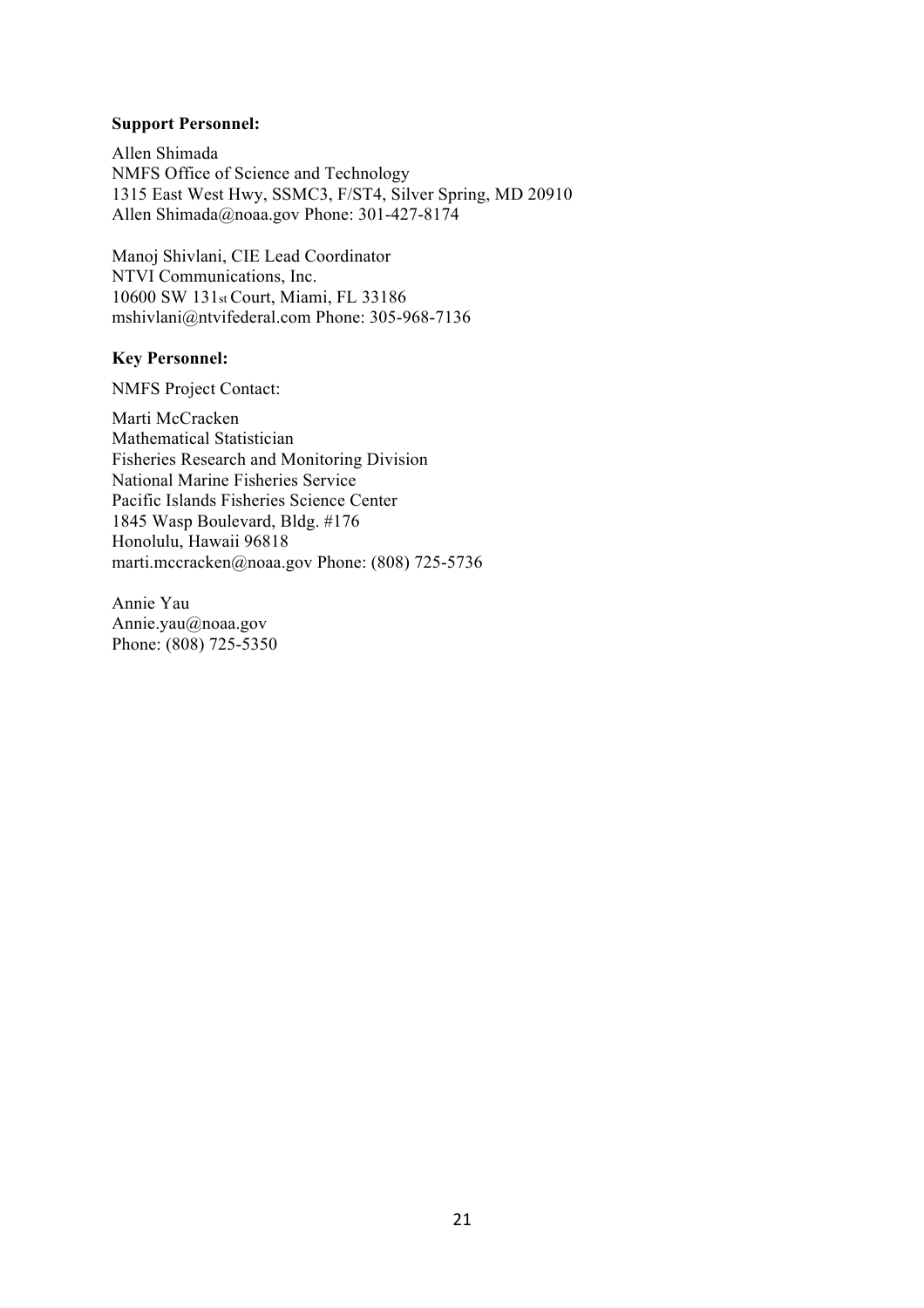Annex 1: Format and Contents of CIE Independent Peer Review Report

- 1. Each CIE independent peer review report shall be prefaced with an Executive Summary providing a concise summary of the findings and recommendations following Annex 2 Terms of Reference.
- 2. The main body of the reviewer report shall consist of a Background, Description of the Individual Reviewer's Role in the Review Activities, Summary of Findings for each ToR in which the weaknesses and strengths are described, and Conclusions and Recommendations in accordance with the ToRs.
	- a. Reviewers should describe in their own words the review activities completed during the panel review meeting, including providing a brief summary of findings, of the science, conclusions, and recommendations.
	- b. Reviewers should discuss their independent views on each ToR even if these were consistent with those of other panelists, and especially where there were divergent views.
	- c. Reviewers shall provide a critique of the NMFS review process, including suggestions for improvements of both process and products.
	- d. The CIE independent report shall be a stand-alone document for others to understand the weaknesses and strengths of the science reviewed. The CIE independent report shall be an independent peer review of each ToRs.
- 3. The reviewer report shall include the following appendices:

Appendix 1: Bibliography of materials provided for review

Appendix 2: A copy of the CIE Statement of Work

Appendix 3: Panel Membership or other pertinent information from the panel review meeting.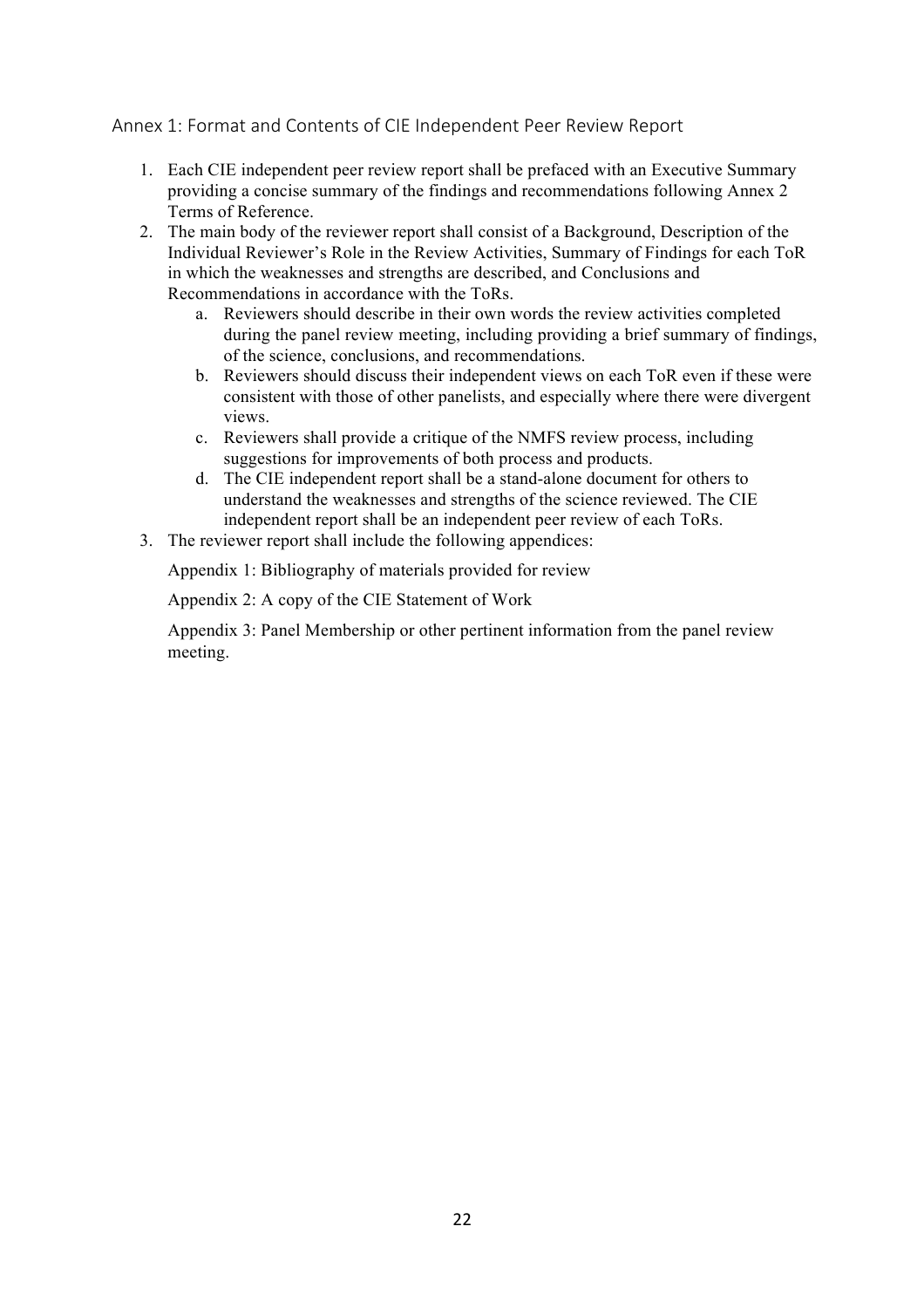### Annex 2: Terms of Reference for the Peer Review

### **Methodology for Sampling and Estimating Bycatch**

### **of the Hawaii Deep-Set Longline Fishery**

- *1.* Review the sampling design used to select trips for observer placement and determine if it is a preferred design for estimating bycatch considering constraints and reporting requirements.
- *2.* Evaluate the point estimators and determine if they are good estimators given the sample design, observed frequency distribution of bycatch events, and constraints.
- *3.* Evaluate the interval estimators and determine if they are good estimators given the sample design, observed frequency distribution of bycatch events, and constraints.
- *4.* Evaluate estimators of total bycatch events resulting in a death or serious injury (DSI) classification and determine if they are good estimators given the sample design, observed frequency distribution of injury classifications (non-serious or DSI), and constraints.
- *5.* Evaluate the subpopulation estimators being applied to estimate bycatch within a political geographical boundary and determine if they are good estimators given the sample design, reporting requirements under the MMPA, and constraints.
- *6.* Suggest future research priorities to improve methods for estimating bycatch with increased efficiency given the current data structure. Suggest future research priorities for improving the sampling design for the purposes of estimating bycatch, with efficient use of sampling resources as a consideration.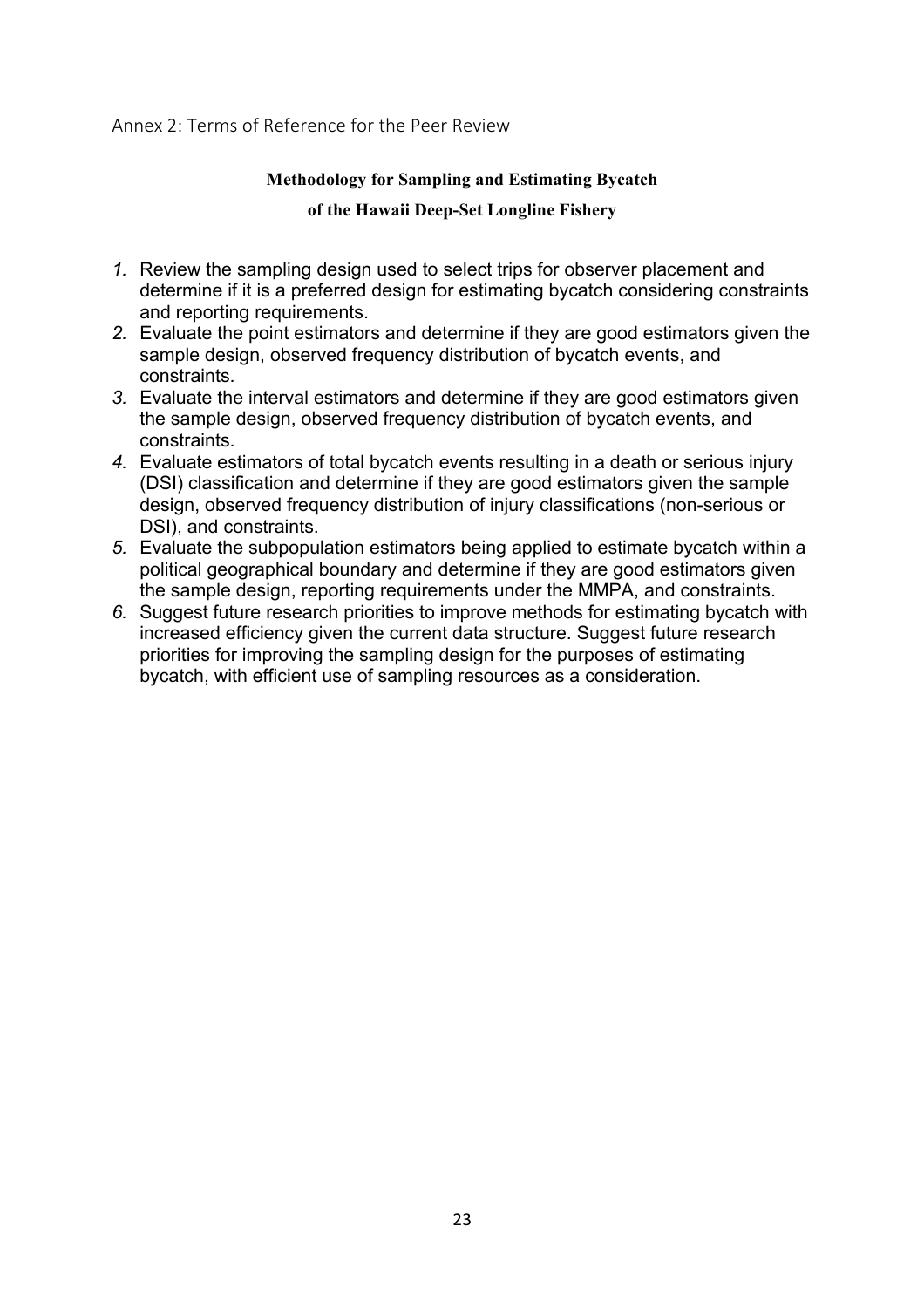Annex 3: Tentative Agenda

# **Methodology for Sampling and Estimating Bycatch of the Hawaii Deep-Set Longline Fishery**

24-27 August: Honolulu Service Center, NOAA Fisheries Pier 38, Honolulu Harbor, 1139 N. Nimitz Hwy, Suite 220, Honolulu, HI 96817

28 August: NOAA Daniel K Inouye Regional Center, 1845 Wasp Boulevard, Building 176, Conference Room 2545, Honolulu, HI 96818

8:30am-5:00pm, 24-28 August 2015

Monday, August 24

- 1. Introduction
- 2. Background information Objectives and Terms of Reference
- 3. Observer Program and Longline Fishery Observer program (presented by Pacific Islands Observer Program) Deep-Set Longline Fishery
- 4. Review of Sampling Design
- 5. Review of Approximation of Inclusion Probabilities

Tuesday, August 25

- 6. Review of Point Estimators of Bycatch
- 7. Review of Interval Estimators

Wednesday, August 26

- 8. Review of Estimators of DSI (marine mammals)
- 9. Review of Estimators of Subpopulation Totals. ,

Thursday, August 27

10. Panel discussions (Closed)

Friday, August 28

- 11. Panel discussions
- 12. Adjourn